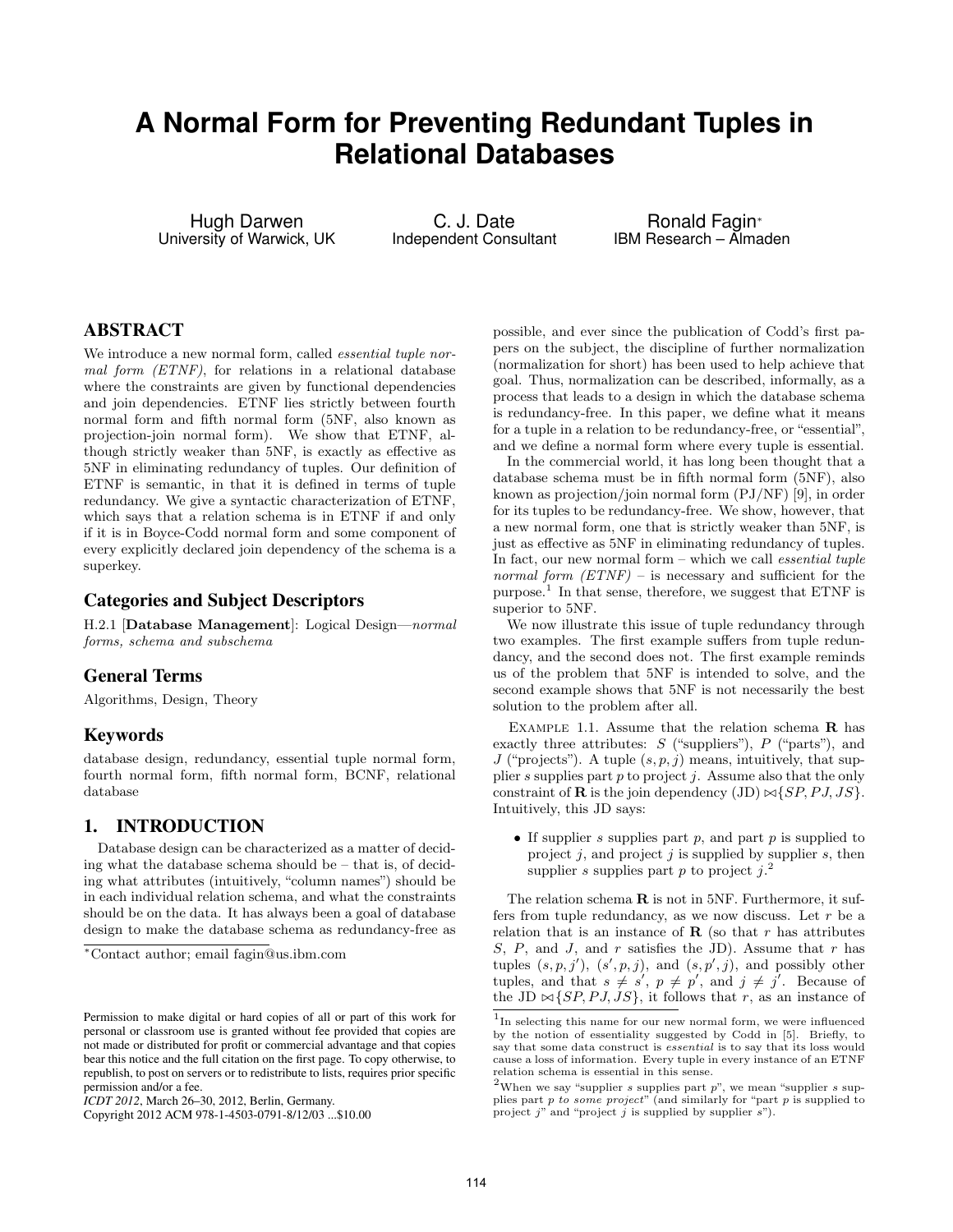**R**, must contain also the tuple  $(s, p, j)$ . So in the relation r, the information in the tuple  $(s, p, j)$  is represented twice: first, explicitly, by the tuple  $(s, p, j)$ , and second, implicitly, by the tuples  $(s, p, j')$ ,  $(s', p, j)$ , and  $(s, p', j)$  and the JD. Intuitively, the tuple  $(s, p, j)$  is what we shall call "fully redundant" (the "fully" refers to the fact that the entire tuple is redundant).

Standard principles of normalization suggest that we decompose the relation schema  $\bf{R}$  into three relation schemas, with attributes, respectively, of  $\{S, P\}$ ,  $\{P, J\}$ , and  $\{J, S\}$ , and with no FDs or JDs specified. These three new relation schemas, intuitively, represent projections onto these sets of attributes. Then the tuple redundancy problem disappears. П

EXAMPLE 1.2. Let  $\mathbb{R}'$  be a relation schema that is the same as the relation schema  $\bf{R}$  of Example 1.1, except that in addition to the JD  $\bowtie$  {*SP, PJ, JS*}, it also has the functional dependency (FD)  $SP \rightarrow J$ . Intuitively, this FD says:

• Any given supplier s supplies a given part  $p$  to at most one project j.

It is well known that a collection of FDs and JDs can logically imply other FDs and JDs. We can think of the FDs and JDs that are specified for the relation schema as explicit dependencies, and the FDs and JDs that are not given explicitly, but are logically implied by the explicit dependencies, as *implicit* dependencies. For example, if  $A \rightarrow B$  and  $B \to C$  are explicit FDs, and  $A \to C$  is not an explicit FD, then  $A \rightarrow C$  is an implicit FD. An example of an implicit FD that arises through the interaction of an FD and a JD will be given in Example 3.1. However, in the case of the relation schema  $\mathbb{R}'$  in the example we are now considering, we shall show later (in the proof of Theorem 6.1) a straightforward verification, using the chase process<sup>3</sup> that no new nontrivial FDs or JDs are implied by our two dependencies. (A dependency is trivial if it "always holds" for relations with the appropriate attributes.)

What normal form is the relation schema  $\mathbb{R}'$  in? Since there are no nontrivial multivalued dependencies  $(MVDs<sup>4</sup>)$ , it follows easily from the characterization of 4NF in [9] that  $\mathbb{R}^{\prime}$  is in 4NF. However,  $\mathbb{R}^{\prime}$  is not in 5NF, because the JD is not logically implied by the keys (in particular by the only nontrivial FD  $SP \rightarrow J$ ).

Let r be a relation that is an instance of  $\mathbb{R}'$  (so that r has attributes  $S$ ,  $P$ , and  $J$ , and satisfies the two dependencies). Assume, as we did in Example 1.1, that r has tuples  $(s, p, j'),$  $(s', p, j)$ , and  $(s, p', j)$ , and possibly other tuples. Unlike Example 1.1, we no longer assume that that  $j \neq j'$ . Because of the JD, it follows that r, as an instance of  $\mathbb{R}^{\prime}$ , must contain the tuple  $(s, p, j)$ . But because r contains the tuples  $(s, p, j')$ and  $(s, p, j)$ , and because of the FD  $SP \rightarrow J$ , it follows that  $j = j'$ . So we no longer have the tuple redundancy that we exhibited in Example 1.1, because the information in the tuple  $(s, p, j)$  is represented only once. Thus, unlike the situation in Example 1.1, this information is not "also represented implicitly" by the tuples  $(s, p, j')$ ,  $(s', p, j)$ , and

 $(s, p', j)$  and the JD, since these three tuples have  $(s, p, j)$  as one of their members (because  $(s, p, j') = (s, p, j)$ ).

Here is another way to view this example. We typically expect a nontrivial JD to "force new tuples to be present". But this does not happen in the relation schema  $\mathbf{R}'$ . Thus, assume that we start with a relation  $r'$  that contains the tuples  $(s, p, j')$ ,  $(s', p, j)$ , and  $(s, p', j)$ , and assume that we wish to extend  $r'$  to a relation r that satisfies the constraints ("extend" means that  $r' \subseteq r$ ). Then we do not need to add the tuple  $(s, p, j)$  to r', since, as we showed, necessarily  $j = j'$ , and so the tuple  $(s, p, j)$  is already present in r'.  $\Box$ 

We argue, therefore, that there is nothing wrong with the relation schema  $\mathbb{R}'$  of Example 1.2 as far as tuple redundancy issues are concerned, even though it is not in 5NF. We now define two notions of tuple redundancy.

Tuple redundancy Our first notion of tuple redundancy is with respect to FDs. It is based on the classical Boyce-Codd normal form (BCNF) [4]. The definition we now give of BCNF is equivalent to the definition given in [4].

DEFINITION 1.3. A relation schema **R** is in Boyce-Codd normal form (BCNF) if every explicit or implicit FD of  $\bf{R}$ is logically implied by the keys of  $\mathbf R$ .  $\Box$ 

It is well known (see, for example, [9]) that  $\bf{R}$  is in BCNF if and only if for every explicit or implicit nontrivial FD  $X \to Y$  of **R**, necessarily X is a superkey (a *superkey* is a subset of the attributes that is also a superset of a key).

The fact that both explicit and implicit FDs of R need to be considered in Definition 1.3 will be demonstrated in Example 3.1.

A tuple (over a finite set  $A$  of attributes) is a function with domain  $A$  and range some set of values. Thus, if  $A$  is an attribute, then  $t(A)$  is the value for attribute A of tuple t. If  $X \subseteq A$ , and t is a tuple, then  $t[X]$  is the restriction of t to the set X. Thus,  $t[X]$  is also a tuple, which is sometimes referred to as the *projection* of the tuple  $t$  on  $X$ . We now define the notion of a tuple being partly redundant. This notion is based on the intuition that an FD  $X \to A$  is thought of as a function that associates with every  $X$ -value some unique A-value. Intuitively, if t is a tuple, then  $t[X]$  uniquely determines the value  $t(A)$ .

DEFINITION 1.4. Let  $\bf{R}$  be a relation schema, let r be a relation that is an instance of **R**, and let t be a tuple of r. The tuple t is partly redundant in r (with respect to  $\bf{R}$ ) if (a) there is a tuple t' of r with  $t \neq t'$ , (b) there is a nontrivial  $FD X \rightarrow A$  of  $\mathbf R$  (explicit or implicit), and (c)  $t[X] = t'[X].$  $\Box$ 

The reason we say that  $t$  is partly redundant is as follows. Since  $t[X] = t'[X]$ , and since the relation r satisfies the FD  $X \rightarrow A$ , it follows that  $t(A) = t'(A)$ . Thus, intuitively, the information as to what A-value is associated with some X-value is given by both  $t$  and  $t'$ . We have the following proposition.

PROPOSITION 1.5. Let  $\bf{R}$  be an arbitrary relation schema. Then  $\bf{R}$  is in BCNF if and only if no instance has a partly redundant tuple.

PROOF. Assume first that  $\bf{R}$  is in BCNF, and that some instance  $r$  of  **has a partly redundant tuple; we shall derive** a contradiction. Let  $t$  be a partly redundant tuple of  $r$ . Then by definition, there is a tuple  $t'$  of r with  $t \neq t'$  and there

 $3$ To decide when a given dependency is a logical consequence of a set of dependencies, we shall often make use of the chase process [1, 13]. Since the chase is a standard tool, we do not describe here the details of the chase.

 $^{4}$ MVDs, along with other notions mentioned in the introduction, will be formally defined in Section 2.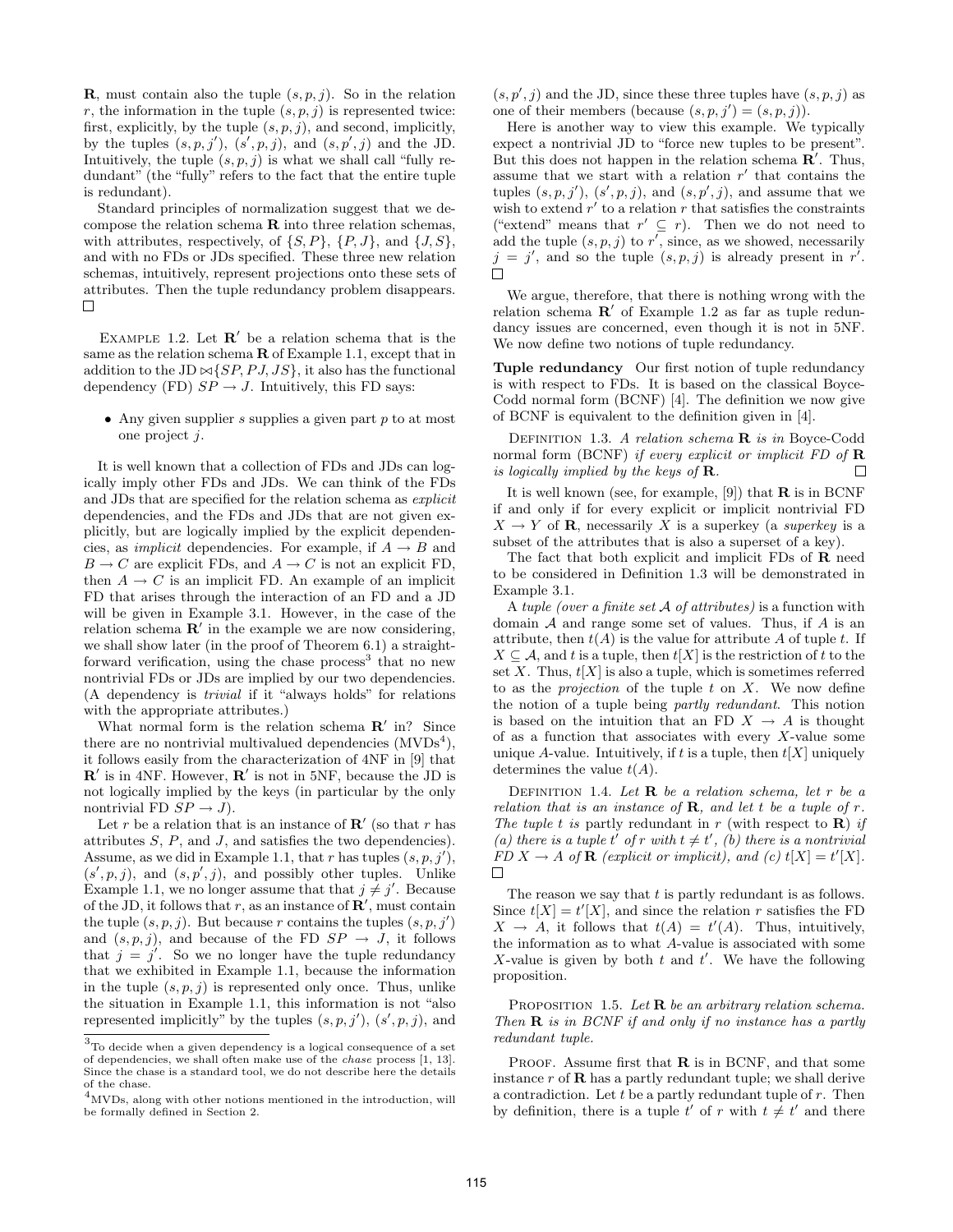is a nontrivial explicit or implicit FD  $X \to A$  of **R** such that  $t[X] = t'[X]$ . Since **R** is in BCNF, it follows from the comment after Definition 1.3 that necessarily  $X$  is a superkey. Hence, since  $t[X] = t'[X]$ , it follows that  $t = t'$ . This is our desired contradiction.

Assume now that  $\bf{R}$  is not in BCNF; we shall show that R has an instance with a partly redundant tuple. Since R is not in BCNF, it follows from the comment after Definition 1.3 that there is a nontrivial explicit or implicit FD  $X \to Y$  of **R** where X is not a superkey. Since X is not a superkey, there is an attribute A such that  $X \to A$  is not an FD (explicit or implicit) of R.

Let  $s$  and  $s'$  be tuples, whose attributes are the attributes of **R**, with  $s[X] = s'[X]$ , and where  $s(B) \neq s'(B)$  for every attribute  $B$  not in  $X$ . Let us now apply the chase process to the relation containing just these two tuples  $s$  and  $s'$ , where we treat the entries of the tuples as variables that can be equated by the chase process. Let  $r$  be the relation that is the result of the chase, let  $t$  be the tuple of  $r$  that  $s$  is eventually converted into at the end of the chase, and let  $t'$ be the tuple of  $r$  that  $s'$  is eventually converted into at the end of the chase. Since  $X \to A$  is not an FD (explicit or implicit) of  $\mathbf{R}$ , it follows by the standard theory of the chase [1, 13] that  $t(A) \neq t'(A)$ . Hence,  $t \neq t'$ . Further, by the standard theory of the chase  $[1, 13]$ , we know that r satisfies the dependencies of **R**. Since  $s[X] = s'[X]$ , and since s (respectively,  $s'$ ) is eventually converted into t (respectively,  $t'$ ) as a result of the chase, it follows that  $t[X] = t'[X]$ . Since  $t[X] = t'[X]$  and  $t \neq t'$ , where t and t' are tuples of the relation  $r$  with  $r$  satisfying the dependencies of  $\bf{R}$ , it follows that  $t$  is a partly redundant tuple of the instance  $r$ of  $\bf R$ . So an instance of  $\bf R$  has a partly redundant tuple, which was to be shown.  $\quad \Box$ 

Let  $\bf{R}$  be a relation schema, let S be a set of tuples, and let t be a tuple. We say that  $S$  logically implies  $t$  (with respect to  $\bf{R}$ ) if every instance of  $\bf{R}$  that contains all of the tuples in  $S$  also necessarily contains the tuple  $t$ . We now define a second notion of tuple redundancy.

DEFINITION 1.6. Let  $\bf{R}$  be a relation schema, let r be a relation that is an instance of  $\bf{R}$ , and let t be a tuple of r. The tuple t is fully redundant in r (with respect to  $\bf{R}$ ) if there is a set S of tuples in r where  $t \notin S$  such that S logically implies t with respect to R.  $\Box$ 

Intuitively,  $t$  is fully redundant if its presence is already logically implied anyway by the presence of other tuples. Similarly to the discussion in Example 1.1, in the relation  $r$  the information in the tuple  $t$  is represented twice: first, explicitly, by the tuple  $t$ , and second, implicitly, by the tuples in S and the dependencies. It is easy to see that if the relation schema is specified only by FDs, then there can be no fully redundant tuple.

Note that "partly redundant" and "fully redundant" are orthogonal notions: it is possible for a tuple to be fully redundant without being partly redundant, and vice-versa.

We now give Fagin's [10] definition of a *deletion anomaly*.<sup>5</sup> We then show that a relation schema that is specified only by FDs and JDs has a deletion anomaly if and only if it has an instance with a fully redundant tuple.

DEFINITION 1.7. A relation schema  $\bf{R}$  is said to have a deletion anomaly if there are relations  $r_1$  and  $r_2$ , each with the attributes of  $\bf{R}$  as their attributes, such that

- 1.  $r_2$  consists of the tuples of  $r_1$  along with exactly one other tuple t,
- 2.  $r_1$  does not satisfy all of the dependencies of **R**, and

 $\Box$ 

3.  $r_2$  satisfies all of the dependencies of **R**.

Thus, a deletion anomaly arises when the seemingly harmless operation of deleting just the tuple  $t$  from the instance  $r_2$  of the schema **R** leads to  $r_1$ , which is not an instance of R, since it does not satisfy all of the dependencies of R.

Lemma 1.8. An equivalent definition to Definition 1.7 can be obtained by replacing part (1) of Definition 1.7 by " $r_1 \subseteq$  $r_2$ ".

PROOF. Since  $r_1$  is a proper subset of  $r_2$ , there are relations  $s_1, \ldots, s_k$  where  $s_1 = r_1$  and  $s_k = r_2$ , and where  $s_{i+1}$  is obtained from  $s_i$  by adding exactly one tuple, for  $1 \leq i \leq k-1$ . Since  $s_1$  does not satisfy the dependencies of **R** while  $s_k$  does, there is j with  $1 \leq j \leq k-1$  such that  $s_j$  does not satisfy all of the dependencies of **R** while  $s_{j+1}$  satisfies all of the dependencies of **R**. Let  $r'_1 = s_j$ , let  $r'_2 = s_{j+1}$ , and let t be the tuple in  $s_{j+1}$  but not not  $s_j$ . Then the conditions of Definition 1.7 hold when  $r'_1$  plays the role of  $r_1$ , and  $r'_2$  plays the role of  $r_2$ .

PROPOSITION 1.9. Let  $\bf{R}$  be a relation schema that is specified only by FDs and JDs. Then  $\bf R$  has a deletion anomaly if and only if  $\bf{R}$  has an instance with a fully redundant tuple.

PROOF. Assume first that  $R$  has a deletion anomaly; we shall show that  **has an instance with a fully redundant** tuple. Let  $r_1$ ,  $r_2$ , and t be as in Definition 1.7. Let r be  $r_2$ , and let S be  $r_1$ . Since  $r_1 \subseteq r_2$  and  $r_2$  satisfies the FDs of **R**, also  $r_1$  satisfies the FDs of **R**. Therefore, it is not hard to see that  $r_2$  is the result of applying a JD of **R** to  $r_1$ . Hence, S logically implies t with respect to **R**. Since  $t \notin S$ , it follows by definition that  $t$  is fully redundant in  $r$  with respect to R.

Now assume that  **has an instance with a fully redundant** tuple; we shall show that  $\bf{R}$  has a deletion anomaly. Let t, r, and S be as in Definition 1.6. Since S logically implies  $t$ , and  $t \notin S$ , we know that S does not satisfy the dependencies of **R**. Let  $r_1$  be S, and let  $r_2$  be r. Then by Lemma 1.8, it follows that **R** has a deletion anomaly, as desired.  $\Box$ 

Fagin [10] also defines the notion of an insertion anomaly, which we now discuss. He defines key dependencies, which are FDs where the right-hand side is the set of all attributes, and domain dependencies, which are sentences of the form  $IN(A, S)$ , where A is an attribute and S is a set of values. The domain dependency  $IN(A, S)$  holds for a relation r if the value of every tuple on the attribute A is a member of the set S. (Other than in this introductory section, we shall not consider domain dependencies in this paper.)

DEFINITION 1.10. A relation schema  $\bf{R}$  is said to have an insertion anomaly if there are relations  $r_1$  and  $r_2$ , each with the attributes of  $\bf{R}$  as their attributes, such that

1.  $r_2$  consists of the tuples of  $r_1$  along with exactly one other tuple t,

 $5$ Technically, we have to replace the word "dependencies" by "constraints" to obtain Fagin's definition.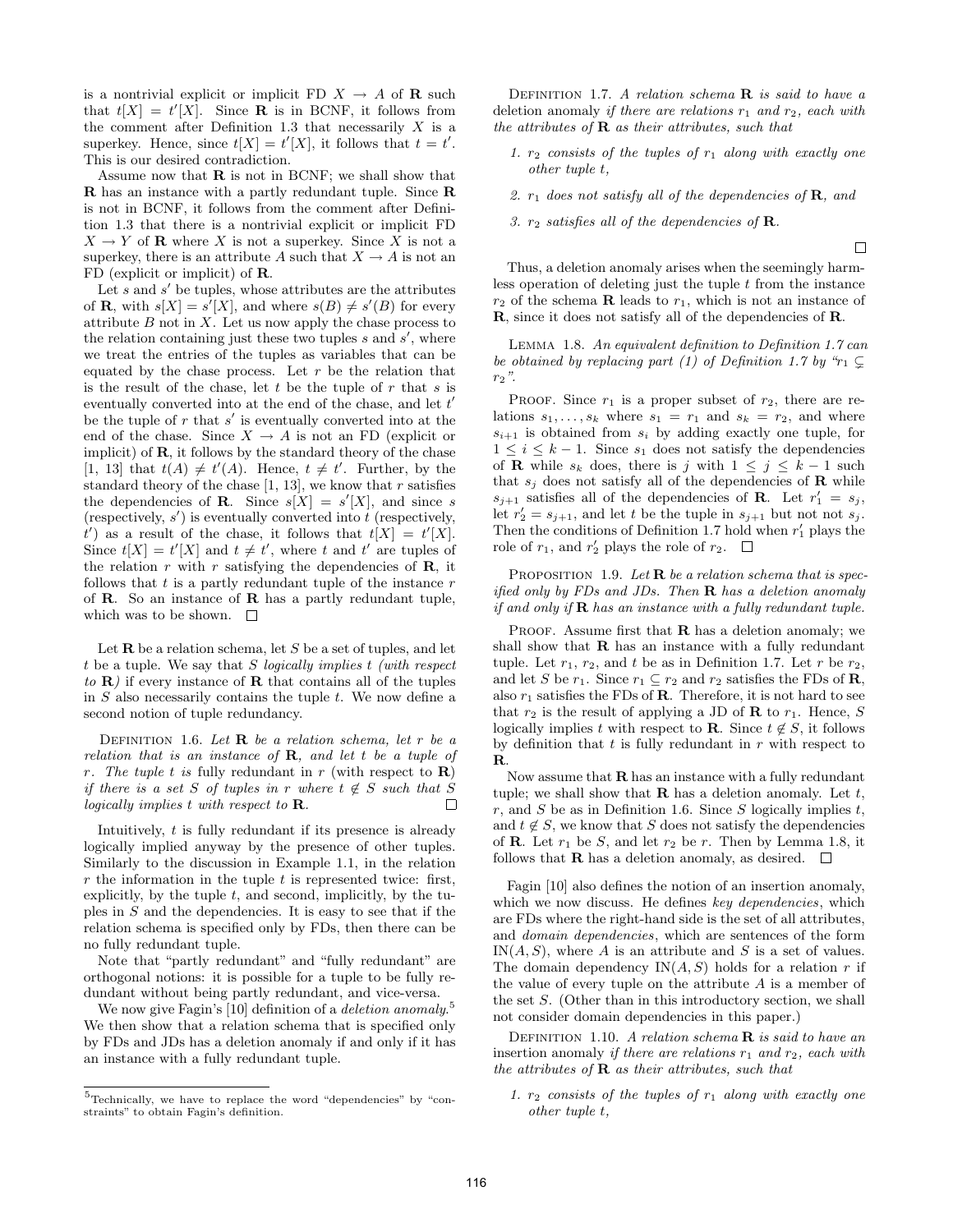- 2.  $r_1$  satisfies all of the dependencies of **R**,
- 3.  $r_2$  does not satisfy all of the dependencies of **R**, and
- 4. r<sup>2</sup> satisfies the key dependencies and domain dependencies of **R**.

 $\Box$ 

Note that parts  $(2)$  and  $(3)$  are the reverse of parts  $(2)$ and (3) of Definition 1.7.

An insertion anomaly arises when the operation of adding the tuple t to the instance  $r_1$  of the schema **R** leads to  $r_2$ , which is not an instance of  $\mathbf{R}$ , even though the tuple t does not agree with any tuple of  $r_1$  on a key, and the tuple  $t$ satisfies the domain dependencies.

Fagin [10] defines an "ultimate" normal form, which he calls domain-key normal form  $(DK/NF)$ , which holds if every constraint is logically implied by the key dependencies and domain dependencies. He shows that a relation schema is in DK/NF if and only if it has no insertion anomalies and no deletion anomalies. The next proposition says that if we restrict our attention to relation schemas where the only constraints are FDs and JDs (in particular, where domain dependencies are not allowed) then DK/NF is equivalent to 5NF, and both are equivalent to there being no insertion anomaly.

PROPOSITION 1.11. Let  $\bf{R}$  be a relation schema that is specified only by FDs and JDs. The following are equivalent.

- 1.  $\bf{R}$  is in DK/NF.
- 2. R is in 5NF.
- 3. R has no insertion anomalies.

PROOF. (1) and (2) are equivalent, because both say that all of the constraints (which in this case are only FDs and JDs) are implied by the keys. It is shown in [10] that (1) implies (3). It is also shown in [10] that a relation schema with arbitrary constraints (not necessarily just FDs or JDs) is in DK/NF if and only if (1) it has no insertion anomalies, and (2) the empty relation satisfies all of the constraints. In our case of interest, where the only constraints are FDs and JDs, it is automatically true that the empty relation satisfies all of the constraints. It therefore follows easily that (3) implies (1).  $\Box$ 

Let us say that a tuple is essential if it is neither partly nor fully redundant. We now define our new normal form.

DEFINITION 1.12. A relation schema  $\bf{R}$  is in essential tuple normal form (ETNF) if every tuple in every instance of R is essential.  $\Box$ 

As we shall show in the proof of Theorem 6.1, the relation schema  $\mathbb{R}'$  of Example 1.2 is in ETNF but not 5NF.

Define the *components* of a JD  $\bowtie$ { $C_1, \ldots, C_k$ } to be the sets  $C_1, \ldots, C_k$ . It can be shown by an argument similar to that in Example 1.2 that if a relation schema  $\bf{R}$  is in BCNF and some component of every explicit JD of  $\bf{R}$  is a superkey (as with the JD in Example 1.2, where the component  $SP$  is a key), then **R** is in ETNF (we shall give a proof in Section 4.2). It is interesting (and quite nontrivial to prove) that the converse also holds. Thus, we shall prove the following theorem, which is our main technical result.

THEOREM 1.13. Let **R** be a relation schema specified only by FDs and JDs. Then  $\bf{R}$  is in ETNF if and only if it is in BCNF and some component of every explicit JD of  $\bf{R}$  is a superkey.

Of course, we could replace "explicit JD" by "explicit or implicit JD" in Theorem 1.13, since every implicit JD can be made explicit if desired. We state Theorem 1.13 as we do to make the "if" direction stronger. Thus, the "if" direction of Theorem 1.13 tells us that to decide if a BCNF relation schema is in ETNF, we need to check only the explicit JDs to see if some component is a superkey; it then can be shown to follow automatically that for the implicit JDs also, some component is a superkey. We note that we could make the "if" direction even stronger by replacing "every explicit JD" by "every explicit, irreducible JD".<sup>6</sup> But we do not do this, since the statement of the theorem seems a little cleaner without the word "irreducible" in it, and since it is clear that some component of every explicit, irreducible JD of  $\bf{R}$ is a superkey if and only if some component of every explicit JD of  **is a superkey.** 

Theorem 1.13 gives a syntactic characterization of ETNF. It is quite interesting that this syntactic characterization of ETNF is closely related to syntactical characterizations of two other normal forms between 4NF and 5NF. We discuss one of these now, and the other in Section 1.1.

The first of these other normal forms arose because of a common misperception in the literature about 5NF, which we now discuss, after giving some more definitions.

DEFINITION 1.14. Let  $\bf{R}$  be a relation schema. Then a  $JD \bowtie \{C_1, \ldots, C_k\}$  of **R** is irreducible (with respect to **R**) if there is no proper subset  $\{C_{i_1}, \ldots, C_{i_s}\}$  of  $\{C_1, \ldots, C_k\}$ such that  $\bowtie \{C_{i_1}, \ldots, C_{i_s}\}$  is a JD (explicit or implicit) of R.

Note that if the JDs  $\bowtie \{C_1, \ldots, C_k\}$  and  $\bowtie \{C_{i_1}, \ldots, C_{i_s}\}$ are as in Definition 1.14, then  $\bowtie$ { $C_{i_1}, \ldots, C_{i_s}$ } logically implies  $\bowtie$ { $C_1, \ldots, C_k$ }. So the irreducible JDs logically imply all of the JDs of **R**. Note also that if one component  $C_i$  of a JD  $J$  is a proper subset of another component of  $J$ , then  $J$  is not irreducible, since the JD  $J'$  that is the result of removing the component  $C_i$  from  $J$  is an explicit or implicit JD of  $\bf{R}$  (because  $J$  and  $J'$  are logically equivalent).

DEFINITION 1.15. [14] A relation schema  $\bf{R}$  is in superkey normal form (SKNF) if every component of every irreducible JD of  $\bf{R}$  (explicit or implicit) is a superkey. П

This definition of superkey normal form is due to Normann  $[14]$ .<sup>7</sup> As Normann notes, this definition appears in Maier's textbook [12] as a preliminary version of 5NF (before Maier gives the "real" definition, due to Fagin [10]). A primary reason that SKNF is of interest is that, as shown by Normann [14], many textbooks (including the textbook [6] by our second author) incorrectly give the definition of SKNF as a definition of 5NF. An equivalent definition to SKNF was given by Vincent [18], who calls it 5NFR. Normann and Vincent both show that  $5NF \Rightarrow \text{SKNF} \Rightarrow 4NF$ , and that neither reverse implication holds. Our interest in SKNF is for two reasons.

 $^6\!$  The definition of an  $irreducible$   $JD$  is given in Definition 1.14.

 ${\rm ^7}$  Normann abbreviates superkey normal form as SNF rather than SKNF, but to us the abbreviation SNF looks too physically similar to the abbreviation 5NF.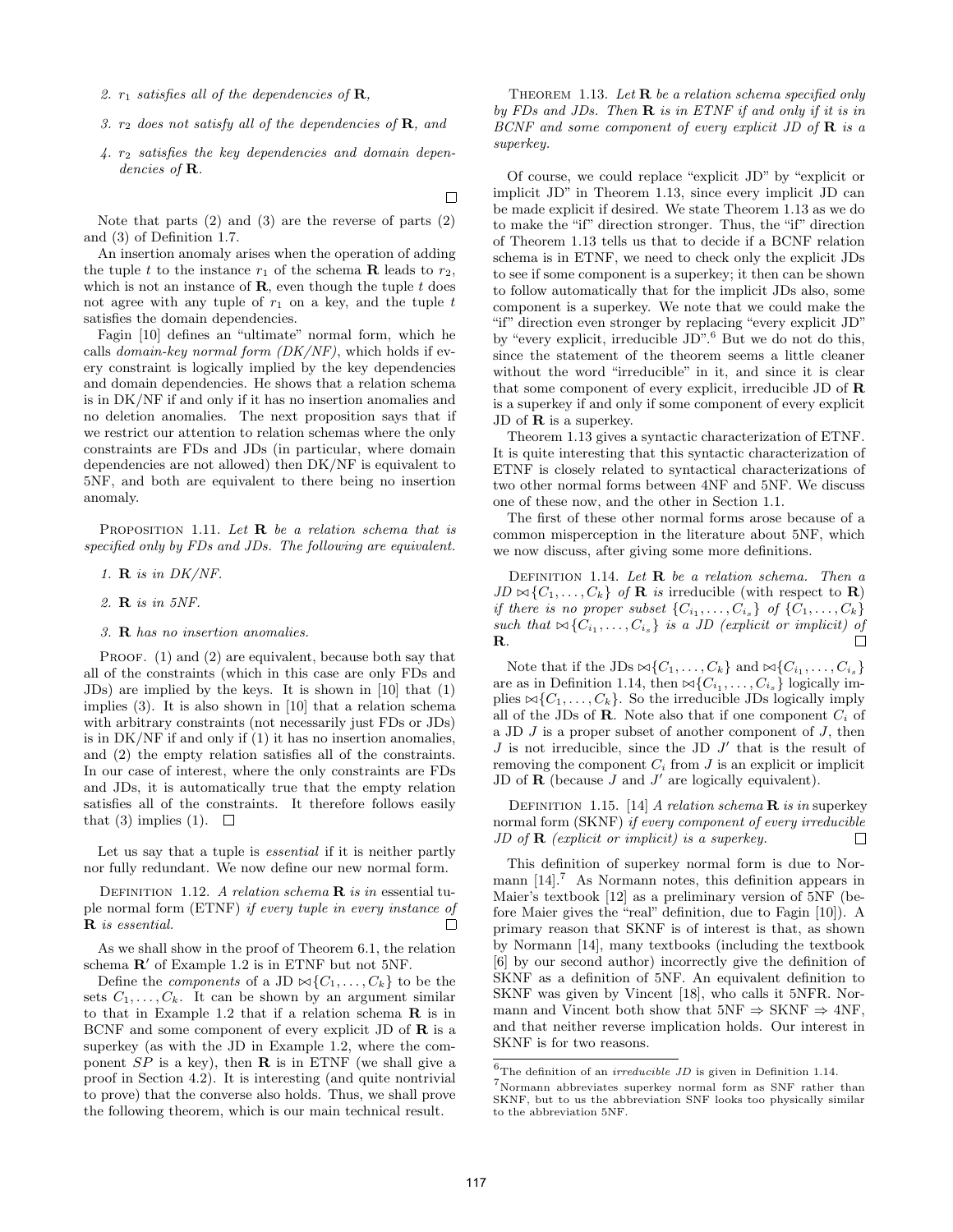- It is an intermediate normal form (a normal form between 4NF and 5NF), and we wish to know the relationship between the various intermediate normal forms, including ours.
- The syntactic condition that defines SKNF in Definition 1.15 turns out to be very similar to syntactic characterizations of the other intermediate normal forms.

These issues are discussed in Section 1.2.

Date and Fagin [7] give simple conditions, that we now describe, that guarantee that a relation schema is in a higher normal form, namely 4NF or 5NF. It is shown in [7] that if a relation schema  $\bf{R}$  is in third normal form  $(3NF)$  and every key has only one attribute, then  $\bf{R}$  is in 5NF. It is also shown in [7] that if a relation schema  $\bf{R}$  is in BCNF and some key has only one attribute, then  $\bf{R}$  is in 4NF. In Section 5, we show that the conclusion of this latter result can be strengthened to say that  $\bf{R}$  is in ETNF. Thus, we show that if a relation schema  $R$  is in BCNF and some key has only one attribute, then  $R$  is in ETNF. This is nice, because it gives a simple, natural condition involving FDs only (that is, not involving JDs) that guarantees ETNF.

## 1.1 Related work

Vincent [17] defines the notion of a data value (an entry of a tuple) being redundant. We now give a definition equivalent to his. Since it is somewhat ambiguous to refer to a value in a tuple (e.g., that same value could appear several times within the tuple), we reference a value  $t(A)$  of a tuple t as the pair  $(t, A)$ .

DEFINITION 1.16. [17] Let **R** be a relation schema, let r be a relation that is an instance of  $\bf{R}$ , let t be a tuple of r, and let A be an attribute of **R**, The pair  $(t, A)$  is redundant in r (with respect to **R**) if whenever t' is a tuple with  $t'(A) \neq 0$  $t(A)$  and  $t'(B) = t(B)$  for each attribute B other than A, and  $r'$  is the result of replacing the tuple t in r by t', then  $r'$ is not an instance of R.  $\Box$ 

We now show that our notions of a tuple being partly redundant or fully redundant give special cases of the notion of redundancy in Definition 1.16. In the case of "partly redundant", if  $r$ ,  $t$ , and  $A$  are as in Definition 1.4, then it is straightforward to see that  $(t, A)$  is redundant in r. In the case of "fully redundant", if  $r$  and  $t$  are as in Definition 1.6, then it is straightforward to see that  $(t, A)$  is redundant in r for each attribute A.

Intuitively, Definition 1.16 says that the value of tuple  $t$ for attribute A is redundant if it is uniquely determined by the rest of the relation. Vincent defines a new normal form based on this notion of redundancy; we now give a definition equivalent to his.

DEFINITION 1.17. [17] A relation schema  $\bf{R}$  is in redundancy-free normal form (RFNF) if it is not the case that there is an instance r of  $\bf{R}$ , a tuple t of r, and an attribute A such that  $(t, A)$  is redundant in r with respect to **R**.  $\Box$ 

Vincent  $[17]$  shows that if **R** is a relation schema specified only by FDs and MVDs, then  $\bf{R}$  is in RFNF if and only if it is in 4NF. The interesting case, which we now discuss, is when **R** is specified only by FDs and JDs.

Assume that  **is specified only by FDs and JDs. Vincent** then gives a syntactic characterization of RFNF. He refers to this syntactic characterization as key-complete normal form  $(KCNF)$ . We now give a definition equivalent to his.

DEFINITION 1.18. [17] A relation schema  $\bf{R}$  that is specified only by FDs and JDs is in key-complete normal form (KCNF) if it is in BCNF, and if for every JD J of  $\bf{R}$  (explicit or implicit), the union of the components of J that are superkeys contains every attribute of R.  $\Box$ 

Vincent proves the following theorem, which shows that KCNF is a syntactic characterization of RFNF.

THEOREM 1.19. [17] Let **R** be a relation schema specified only by FDs and JDs. Then  $\bf{R}$  is in RFNF if and only if it is in KCNF.

Arenas and Libkin [2] define a numerical measure (based on entropy) of the redundancy of a relation schema. They refer to a relation schema with zero redundancy as being well designed. Vincent et al. [19] prove that if  **is a relation** schema specified only by FDs and JDs, then  $R$  is in RFNF if and only if it is well designed.

As we shall show in the proof of Theorem 6.1, the relation schema  $\mathbb{R}'$  of Example 1.2 is in ETNF but not RFNF. It is instructive to see an example of a redundancy that keeps  $\mathbb{R}^7$ from being in RFNF. Let  $r$  be a relation that consists of the tuples  $(s, p, j)$ ,  $(s', p, j)$ , and  $(s, p', j)$ , with  $s \neq s'$  and  $p \neq p'$ . Then r is an instance of  $\mathbb{R}'$ . Let t be the tuple  $(s, p, j)$ . We now show that  $(t, J)$  (which corresponds to the entry j of tuple  $t$ ) is redundant in  $r$ . This is because if we were to try to replace j with j' in the tuple  $(s, p, j)$ , we would have the relation r' with tuples  $(s, p, j')$ ,  $(s', p, j)$ , and  $(s, p', j)$ . As discussed in Example 1.2, the explicit JD and explicit FD of  $\mathbf{R}'$  force  $j' = j$ , which proves redundancy. This redundancy implies that  $\mathbf{R}'$  is not in RFNF.

In other related work, Thalheim [16] defines what he calls the *deductive normal form* of a relation  $r$  (with respect to a relation schema R). It is not really a normal form in our sense, but is simply a minimal subset of the tuples of  $r$  that generates  $r$  via the chase. It is not hard to see that a relation schema has no instance with a fully redundant tuple if and only if the deductive normal form of every instance  $r$  is  $r$ itself. However, Thalheim does not define or study this case where the deductive normal form of every instance  $r$  is  $r$ itself.

#### 1.2 Relationships between normal forms

We shall show that  $5NF \Rightarrow$  SKNF  $\Rightarrow$  RFNF  $\Rightarrow$  ETNF  $\Rightarrow$ 4NF, and that none of the reverse implications hold.

Normann [14] shows that  $5NF \Rightarrow SKNF \Rightarrow 4NF$ , and that neither reverse implication holds. Vincent [17] shows that  $5NF \Rightarrow SKNF \Rightarrow RFNF \Rightarrow 4NF$ , and that none of the reverse implications hold.

It is quite interesting to compare the syntactic conditions, which involve the interrelationship of superkeys with components of JDs of the schema, that characterize the intermediate normal forms SKNF, RFNF, and ETNF. Let R be a relation schema specified only by FDs and JDs. By Definition 1.15, we have that  $\bf{R}$  is in SKNF if and only if for every irreducible JD  $J$  of  $\bf{R}$ , every component of  $J$  is a superkey. By Theorem 1.19, we have that  $\bf{R}$  is in RFNF if and only if it is in BCNF and for every JD  $J$  of  $\bf{R}$ , the union of the components of J that are superkeys includes every attribute of  $\bf R$ . By Theorem 1.13, we have that  $\bf R$  is in ETNF if and only if it is in BCNF and for every JD  $J$  of  $\bf{R}$ , some component of  $J$  is a superkey.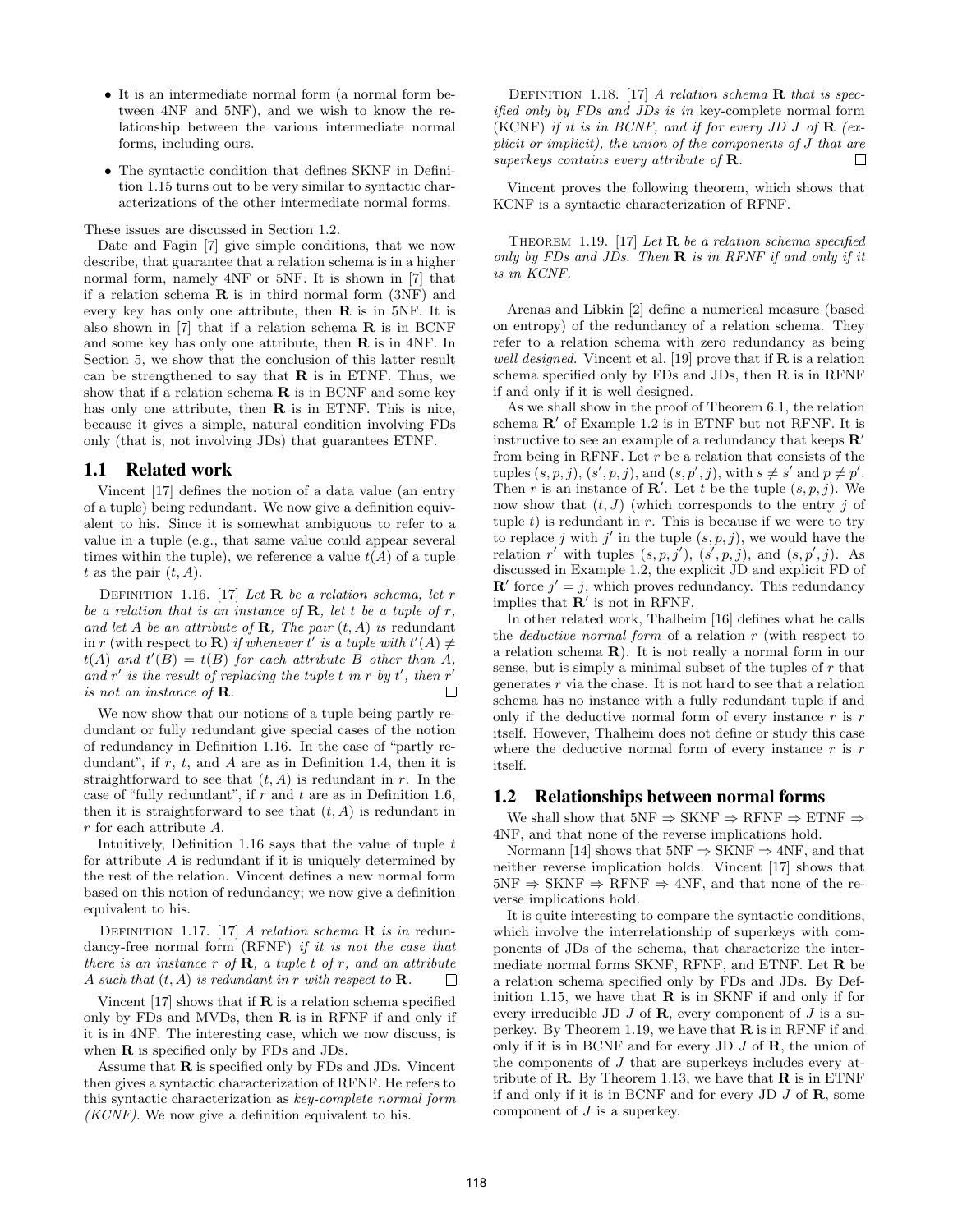## 1.3 Summary of contributions

We introduce a new normal form, called *essential tuple* normal form *(ETNF)*, which lies strictly between  $4NF$  and 5NF, and which is exactly what is needed to eliminate redundancy of tuples. Our main technical result is a syntactic characterization of ETNF: a relation schema is in ETNF if and only if it is in BCNF and some component of every explicitly declared join dependency of the schema is a superkey. We show the relationship between ETNF and other normal forms in the literature that are strictly between 4NF and 5NF, namely SKNF and RFNF. Specifically, we show that  $5NF \Rightarrow SKNF \Rightarrow RFNF \Rightarrow ETNF \Rightarrow 4NF$ , and that none of the reverse implications hold. Interestingly, all three of these intermediate normal forms can be characterized by saying that the schema must be in BCNF and that there is some interrelationship of superkeys with components of JDs of the schema We also give a simple sufficient condition for ETNF: a relation schema is in ETNF if it is in BCNF and some key has only one attribute.

#### 2. DEFINITIONS AND BACKGROUND

In this section, we give basic definitions and background needed for this paper.

We shall consider three types of *dependencies*, or sentences, in this paper, namely functional dependencies, multivalued dependencies, and join dependencies, each of which we shall define shortly. A set  $\Sigma$  of sentences *logically implies* a sentence  $\tau$  (or  $\tau$  is a *logical consequence of*  $\Sigma$ ) if every relation that satisfies every sentence of  $\Sigma$  also satisfies  $\tau$ . If  $\Sigma$  is a singleton set  $\{\sigma\}$ , then we say that  $\sigma$  logically implies  $\tau$ . We say that two sentences are *logically equivalent* if each logically implies the other.

We formally defined tuple in the introduction. A relation (with attributes A) is a finite set of tuples over A. If  $X \subseteq \mathcal{A}$ , then  $r[X]$  is the set of all tuples  $t[X]$  where t is a tuple of r. The relation  $r[X]$  is called the projection of r onto X.

The *active domain* of a relation r is the set of values  $t(A)$ over all tuples  $t$  of  $r$  and all attributes  $A$ . Thus, the active domain of relation  $r$  is the set of members of the domain that actually appear in  $r$ . If an ordering on the set  $A$  of attributes is understood, and the number of attributes is  $n$ , then we may write a tuple as  $(a_1, \ldots, a_n)$ , where  $a_i$  is the value of the tuple on the *i*th attribute, for  $1 \leq i \leq n$ .

If  $A$  and  $B$  are attributes, we may write  $AB$  for the set  ${A, B}$ . If X and Y are sets of attributes, we may write XY for the set  $X \cup Y$ .

A functional dependency or FD (over the set A of attributes) is a sentence of the form  $X \to Y$ , where X and Y are subsets of the set  $A$  of attributes. If X is a singleton set  ${A}$ , we may write A for  ${A}$  in the FD, and similarly for Y. We say that a relation r satisfies the FD  $X \to Y$  (or the FD  $X \rightarrow Y$  holds for r) if for each pair  $t_1, t_2$  of tuples in r such that  $t_1[X] = t_2[X]$ , we have  $t_1[Y] = t_2[Y]$ . A trivial FD (over  $A$ ) is one that holds for every relation with attributes A. It is easy to see that an FD  $X \to Y$  is trivial if and only if  $Y \subseteq X$ . Functional dependencies were first considered by Codd [3], but not using this formalism.

A multivalued dependency or MVD (over the set A of attributes) [8] is a sentence of the form  $X \rightarrow Y$ , where X and  $Y$  are subsets of the set  $A$  of attributes. Let  $Z$  be the set difference  $\mathcal{A} \setminus (X \cup Y)$ . We may then also write the MVD  $X \longrightarrow Y$  as  $X \longrightarrow Y|Z$ . We say that a relation r sat-

isfies the MVD  $X \rightarrow Y|Z$  (or the MVD  $X \rightarrow Y|Z$ holds for r) if whenever  $t_1$  and  $t_2$  are tuples in r such that  $t_1[X] = t_2[X]$ , then there is a tuple t in r such that  $t[X] = t_1[X], t[Y] = t_1[Y],$  and  $t[Z] = t_2[Z]$ . A trivial MVD (over  $A$ ) is one that holds for every relation with attributes A. The MVD  $X \rightarrow Y$  is trivial if and only if either  $Y \subseteq X$ or  $X \cup Y = A$  [8]. Without loss of generality, we can restrict our attention to MVDs  $X \rightarrow Y$  where X and Y are disjoint (and so  $X$ ,  $Y$ , and  $Z$  are pairwise disjoint), because of the simple result [8] that the MVD  $X \rightarrow Y$  is logically equivalent to the MVD  $X \rightarrow Y'$ , where Y' is the set difference  $Y \setminus X$ .

A join dependency or JD (over the set A of attributes) [15] is a sentence of the form  $\bowtie$  { $C_1, \ldots, C_k$ }, where  $C_1 \cup$  $\ldots \cup C_k = A$ . We call each  $C_i$  a component of the JD  $\bowtie \{C_1, \ldots, C_k\}$ . We say that a relation r satisfies the JD  $\bowtie \{C_1, \ldots, C_k\}$  (or the JD  $\bowtie \{C_1, \ldots, C_k\}$  holds for r) if whenever  $t_1, \ldots, t_k$  are tuples in r, and there is a tuple t such that  $t[C_i] = t_i[C_i]$ , for  $1 \leq i \leq k$ , then t is a tuple in  $r$ . The name "join dependency" refers to the fact that a relation r satisfies the JD  $\bowtie$ { $C_1, \ldots, C_k$ } if and only if r is the join of its projections  $r[C_1], \ldots, r[C_k]$ . This is sometimes expressed by saying that  $r$  decomposes losslessly onto these projections. A *trivial* JD (over  $A$ ) is one that holds for every relation with attributes  $A$ . It is easy to see that a JD is trivial if and only if some component is the set of all attributes.

A dependency is an FD, MVD, or JD. An MVD can be viewed as a JD, in that the MVD  $X \rightarrow Y|Z$  is logically equivalent to the JD  $\bowtie$ {*XY, XZ*}.

A relation schema  $\bf{R}$  is a pair consisting of a finite set of attributes and a set of constraints. It is often convenient to say that  $\bf{R}$  is *specified by* these constraints. In the case that we are focusing on, where the constraints are FDs and JDs, we shall write a relation schema as a triple  $(\mathcal{A}, \mathcal{F}, \mathcal{J})$ , where A is a finite set of attributes, F is a set of FDs over A, and J is a set of JDs over A. We then say that **R** is specified by  $\mathcal F$ and  $\mathcal{J}$ . Each member of  $\mathcal F$  is an explicit FD of **R**, and each member of  $\mathcal J$  is an explicit JD of **R**. Implicit dependencies are those not in  $\mathcal F$  or  $\mathcal J$  but which are logically implied by  $\mathcal{F} \cup \mathcal{J}$ . A relation r is an *instance* of the relation schema **R** if (a)  $A$  is the set of attributes of r and (b) r satisfies the dependencies in  $\mathcal F$  and  $\mathcal J$ .

A key of the relation schema  $\mathbf{R} = (\mathcal{A}, \mathcal{F}, \mathcal{J})$  is a subset of A such that (a) the FD  $K \to \mathcal{A}$  is an explicit or implicit FD of **R** and (b) there is no proper subset  $K'$  of K such that the FD  $K' \to A$  is an explicit or implicit FD of **R**. A superkey of  $\bf R$  is a subset of  $\cal A$  that is also a superset of a key of  $\bf R$ . When we say that a dependency  $\sigma$  is *logically implied by the* keys, we mean that  $\sigma$  is a logical consequence of the set of FDs of the form  $K \to \mathcal{A}$ , where K is a key.

We now define the "classic" normal forms that we shall make use of in this paper. Since we mention third normal form (3NF) [3] only in passing, we shall not give the definition here of 3NF.

The definition of BCNF appears in the introduction (Definition 1.3). We note for later use the following simple proposition from [9]. It helps clarify the definition of BCNF.

PROPOSITION 2.1. [9] A nontrivial FD  $X \to Y$  is logically implied by the keys of a relation schema  $\mathbf R$  if and only if X is a superkey of  $\bf R$ .

We now define 4NF and 5NF.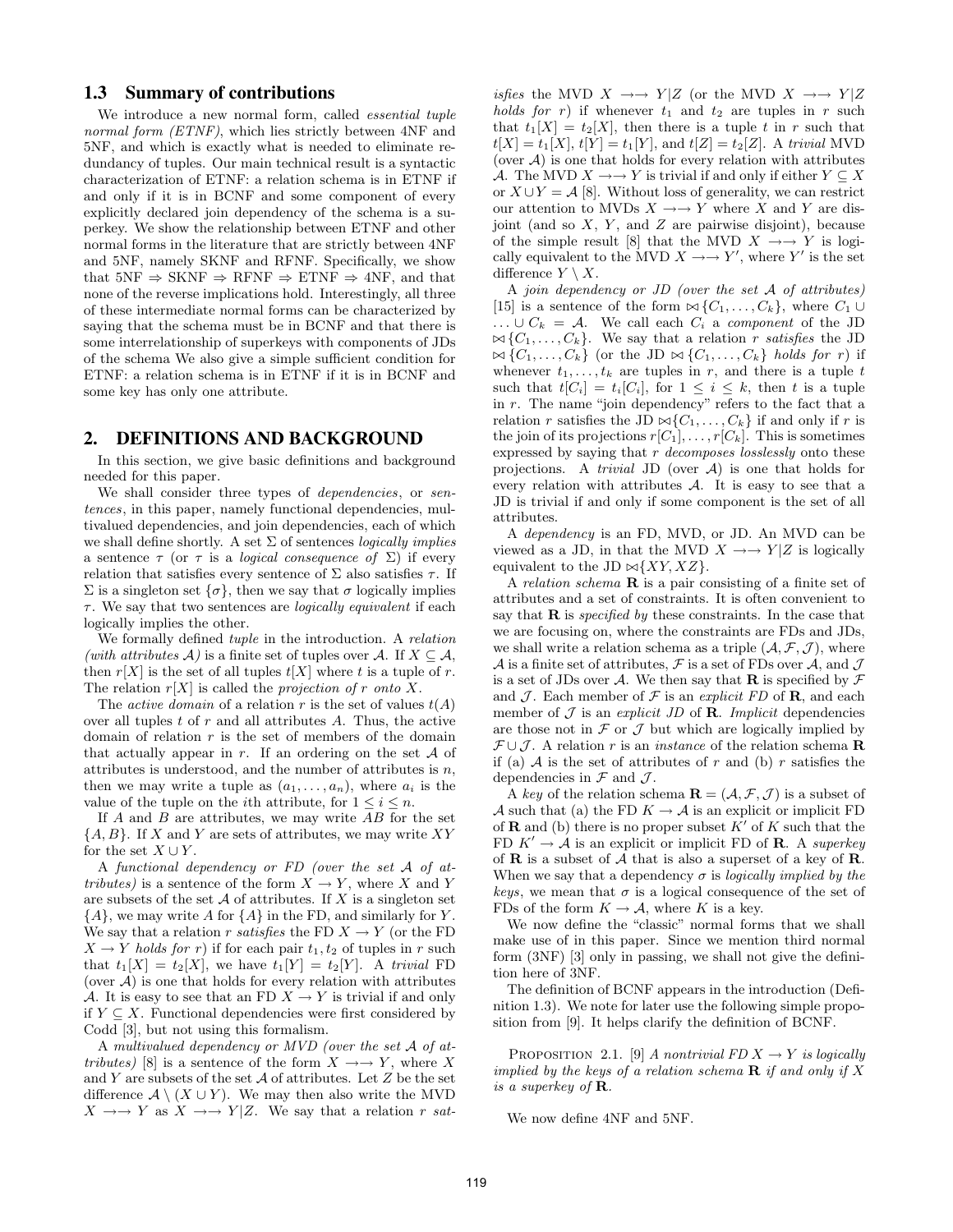DEFINITION 2.2. [8] A relation schema **R** is in fourth normal form (4NF) if every MVD of  $\bf{R}$  is logically implied by the keys of  $\bf{R}$ . (By an MVD of  $\bf{R}$ , we mean those explicit or implicit JDs of  $\bf{R}$  that are logically equivalent to an MVD.)  $\Box$ 

DEFINITION 2.3. [9] A relation schema  $\bf{R}$  is in fifth normal form (5NF; also known as projection-join normal form, or  $PJ/NF$ ) if every explicit or implicit JD of  $R$  is logically implied by the keys of  $\bf R$ .  $\Box$ 

We shall make use of the *Membership Algorithm* of [9], which tells when a JD  $\bowtie \{C_1, \ldots, C_k\}$  is logically implied by the keys.

**Membership Algorithm** [9] (Input is a finite set  $\mathcal A$  of attributes, a JD  $\bowtie$ { $C_1, \ldots, C_k$ }, and a set { $K_1, \ldots, K_r$ } of keys.)

- 1. Initialize the set S to be  $\{C_1, \ldots, C_k\}$ .
- 2. Apply the following rule until it can no longer be applied: if  $K_i \subseteq Y \cap Z$  for some i (with  $1 \leq i \leq r$ ) and some members  $Y, Z$  of  $S$ , then replace Y and Z in  $S$ by their union, that is, remove the sets  $Y$  and  $Z$  from S and add to S the single member  $Y \cup Z$ . (Note that the number of members of  $S$  then decreases by one.)
- 3. On termination, if  $A$  is a member of  $S$ , then accept, and otherwise reject.

PROPOSITION 2.4. [9] Let **R** be a relation schema with attributes A and with  $\{K_1, \ldots, K_r\}$  as its set of keys. The  $JD \bowtie \{C_1, \ldots, C_k\}$  over A is logically implied by the keys of  $\bf R$  if and only if the Membership Algorithm accepts with inputs  $\mathcal{A}, \bowtie \{C_1, \ldots, C_k\}$ , and  $\{K_1, \ldots, K_r\}$ .

Assume that relations  $r$  and  $r'$  have the same attributes. A homomorphism from  $r$  to  $r'$  is a function h from the active domain of  $r$  to the active domain of  $r'$  such that whenever  $(b_1, \ldots, b_n)$  is a tuple of r, then  $(h(b_1), \ldots, h(b_n))$  is a tuple of r'. For convenience, if  $b = (b_1, \ldots, b_n)$ , then we denote  $(h(b_1), \ldots, h(b_n))$  by  $h(b)$ .

#### 3. IMPLICIT DEPENDENCIES

We now discuss an example that shows the importance of considering implicit dependencies.

EXAMPLE 3.1. Let  **be the relation schema with** 

$$
\mathcal{A} = \{A, B, C\},\
$$

$$
\mathcal{F} = \{AB \rightarrow C\},\
$$

$$
\mathcal{J} = \{\bowtie\{AB, AC\}\}.
$$

We shall show that  $A \to C$  is an implicit FD, and A is not a key. Hence, this relation schema is not in BCNF. This example shows that to determine BCNF, we must consider not only the explicit FDs, but also the implicit FDs. Thus, the only explicit FD is  $AB \to C$ , whose left-hand side is a key. So if we were to consider only the explicit FDs, then we would believe that  $\bf{R}$  is in BCNF, even though it is not.

We first show that  $A \to C$  is an implicit FD. Let r be an instance of the relation schema. Assume that  $(a, b_1, c_1)$  and  $(a, b_2, c_2)$  are tuples of r. To show that  $A \to C$  is an implicit FD, we need only show that the dependencies of  **imply**  that  $c_1 = c_2$ . From the JD, we have that  $(a, b_1, c_2)$  is a tuple of r. Since  $(a, b_1, c_1)$  and  $(a, b_1, c_2)$  are tuples of r, it follows from the FD  $AB \to C$  that  $c_1 = c_2$ , as desired.

We now show that  $A \rightarrow B$  is not an implicit FD, and so A is not a key. Let r consist of the tuples  $(a, b_1, c)$  and  $(a, b_2, c)$ , where  $b_1 \neq b_2$ . It is easy to verify that r satisfies the (explicit) dependencies of the relation schema, and so is an instance of the relation schema, but the FD  $A \rightarrow B$  fails.  $\Box$ 

As an interesting aside, we note that this example can be turned into a necessary and sufficient condition for an extended version of Heath's Theorem. Heath's Theorem [11] says that if  $X$  and  $Y$  are subsets of the set  $A$  of attributes, and Z is the set difference  $\mathcal{A} \setminus (X \cup Y)$ , then the FD  $X \to$ Y implies the JD  $\bowtie$  {XY, XZ}. It is easy to see that the converse is false. However, an extended version of Heath's Theorem does have a valid converse. Specifically, we have the following proposition.

PROPOSITION 3.2. Assume that  $X$  and  $Y$  are subsets of the set A of attributes, and Z is the set difference  $\mathcal{A}\setminus (X\cup Y)$ The following are equivalent:

1.  $X \rightarrow Y$ 

2.  $\bowtie$ {XY, XZ} and XZ is a superkey (i.e., XZ  $\rightarrow$  Y).

PROOF. Assume first that (1) holds. Then  $\bowtie$  {XY, XZ} holds, by Heath's Theorem. Also, since  $X \to Y$  holds, so does  $XZ \rightarrow Y$ .

Conversely, assume that (2) holds. Then by the same argument as we gave in Example 3.1, where the roles of A, B, and C of Example 3.1 are played by X, Z, and  $Y \setminus X$ , respectively, it follows that (1) holds.  $\Box$ 

We will not make explicit use of this section later. However, it is important for the reader to keep in mind that, as Example 3.1 shows, we cannot simply look only at the explicit dependencies in order to determine whether a relation schema is in some specific normal form; instead, we must take into account the implicit dependencies also

## 4. SYNTACTICAL CHARACTERIZATION OF ETNF: PROOF

In this section, we present our proof of Theorem 1.13, which gives a syntactic characterization of ETNF, and which is our main technical result. As the first step in the proof, we give an algorithm that determines, given a relation schema R, whether R has an instance with a fully redundant tuple. This algorithm is based on the chase [1, 13]. As is usual with algorithms that do the chase using JDs, the algorithm runs in time exponential in the size of the dependencies. The only reason we are presenting the algorithm is that we use it as a tool in our proofs, and in particular to help prove Theorem 1.13.

#### 4.1 Full nonredundancy algorithm

Let  $\mathcal{A} = \{A_1, \ldots, A_n\}$  be the set of attributes. For each attribute  $A_i$ , we create a *distinguished variable*  $a_i$ . We assume that there are an arbitrary number of nondistinguished variables for each attribute (none of which equals the distinguished variable).

As we mentioned, the algorithm we shall give is based on the chase. For convenience, instead of using a tableau as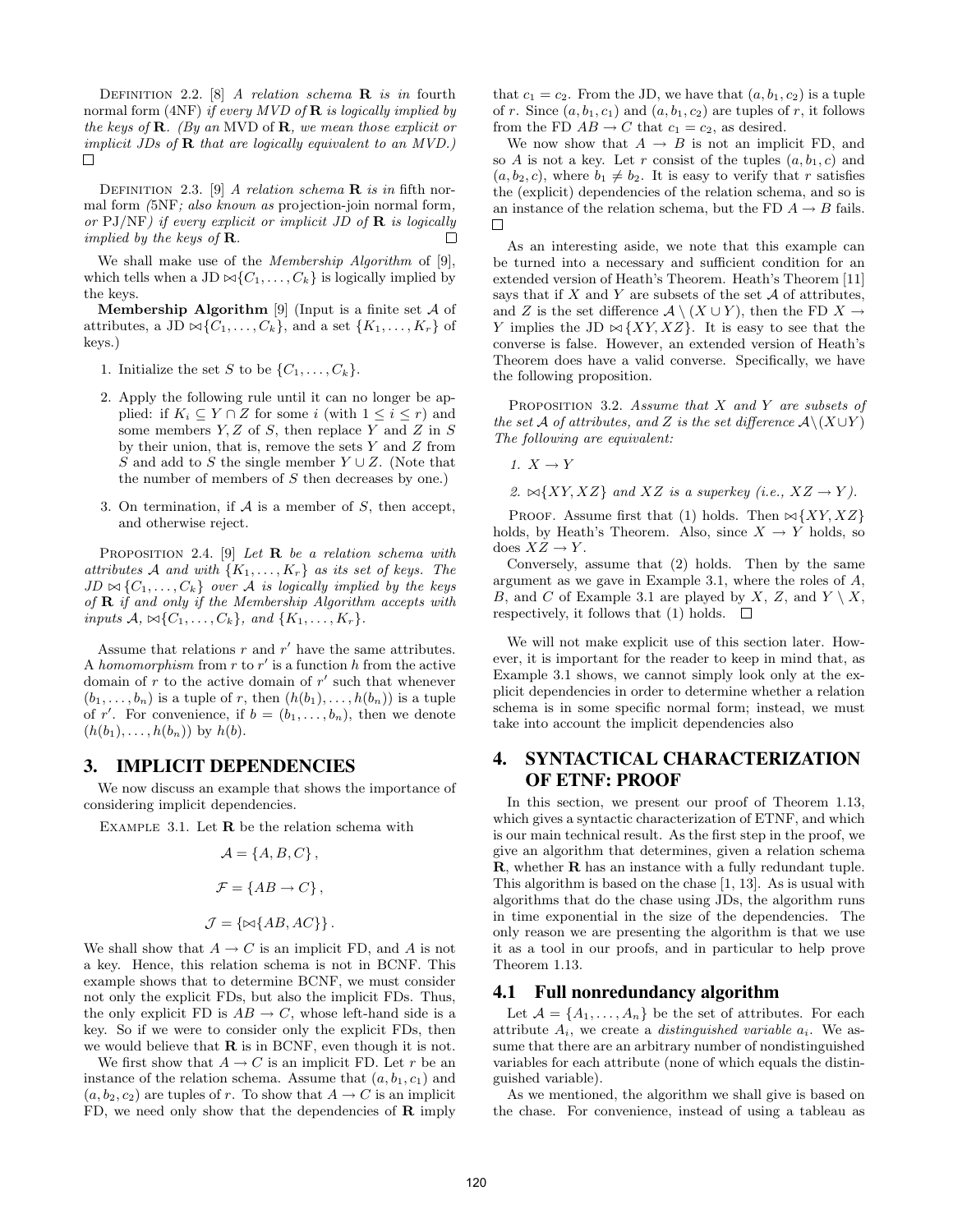in [1, 13], we shall use a relation, whose entries consist not of constants but of variables (distinguished and nondistinguished).<sup>8</sup> During the course of the chase, we may replace certain variables that appear as entries in tuples of the relation by other variables, and we may add new tuples to the relation.

Full Nonredundancy Algorithm (Input is a finite set  $\mathcal{A} = \{A_1, \ldots, A_n\}$  of attributes, a set  $\mathcal F$  of FDs over  $\mathcal A$ , and a set  $\mathcal J$  of JDs over  $\mathcal A$ .)

- 1. For each JD  $J$  in  $J$ , do the following.
	- (a) If J is  $\bowtie$  {C<sub>1</sub>, ..., C<sub>k</sub>}, then create a relation r<sub>J</sub> with k tuples  $t_1, \ldots, t_k$  defined as follows. For  $1 \leq i \leq k$ , let  $t_i(A_j)$  be the distinguished variable  $a_j$  if  $A_j \in C_i$ , and otherwise let  $t_i(A_j)$  be a new nondistinguished variable.
	- (b) Create a total ordering < over all of the variables (distinguished and nondistinguished) that appear in  $r_J$ , where every distinguished variable is smaller in the total ordering than every nondistinguished variable (thus, the distinguished variables form an initial prefix of the total ordering).
	- (c) Chase  $r_J$  with  $\mathcal F$  and  $\mathcal J$ . During this chase, whenever an FD forces two variables  $x$  and  $y$  to be equated, if  $x < y$  then replace every occurrence of  $y$  by  $x$ , and otherwise replace every occurrence of  $x$  by  $y$ . In particular, whenever a distinguished variable  $x$  and a nondistinguished variable  $y$  are to be equated, then every occurrence of  $y$  is replaced by  $x$ . Note that no two distinguished variables are ever forced to be equated during the chase, since a column (that is, the set of values  $t(A)$  for a fixed attribute A) cannot contain two different distinguished variables, and the chase forces only variables in the same column to be equated.
	- (d) If at the end of the chase, one of the original tuples  $t_p$  of  $r_J$  has been converted into the tuple  $t_D$  of all distinguished variables, then call this process a "success", and proceed to the next JD in  $\mathcal{J}$ . If not, then halt and reject.
- 2. If there is success for each of the JDs in  $J$ , then accept.

Note in particular that in the Full Nonredundancy Algorithm, we need to consider only explicit JDs J (those in the set  $J$ ), not implicit JDs (those that are logically implied by the explicit dependencies).

The next theorem shows that the Full Nonredundancy Algorithm is sound and complete.

Theorem 4.1. The Full Nonredundancy Algorithm accepts if and only if  $\mathbf{R} = (\mathcal{A}, \mathcal{F}, \mathcal{J})$  has no instance with a fully redundant tuple.

PROOF. Assume first that the algorithm rejects; we shall show that  **has an instance with a fully redundant tuple.** Let  $\bowtie$ { $C_1, \ldots, C_k$ } be the JD J that causes the algorithm to reject, and let  $r_J$  and  $t_1, \ldots, t_k$  be as in part (a) of step (1) of the algorithm. Let  $t_i'$  (for  $1 \leq i \leq k$ ) be what the tuple  $t_i$  was converted into (by variables being equated) at the end of the chase of  $r_J$  with  $\mathcal F$  and  $\mathcal J$ . Note that if  $t_i(A)$  is distinguished, then so is  $t'_{i}(A)$ . Let  $r_1$  be the relation consisting of the tuples  $t'_1, \ldots, t'_k$ . Since  $r_1$  does not contain the tuple  $t_D$ of all distinguished variables, and since whenever  $t_i(A)$  is distinguished, then so is  $t'_{i}(A)$ , it follows that  $r_1$  does not satisfy the JD  $\bowtie$ { $C_1, \ldots, C_k$ }. Let  $r_2$  be the relation that is the result of the chase of  $r<sub>J</sub>$  with  $\mathcal F$  and  $\mathcal J$ . In particular,  $r<sub>2</sub>$ contains the tuple  $t_D$  of all distinguished variables, because of the JD  $\bowtie$ { $C_1, \ldots, C_k$ } and because  $r_2$  contains the tuples  $t'_{i}$ , where  $t'_{i}[C_{i}]$  consists of all distinguished variables. Since  $r_1$  does not contain  $t_D$  while  $r_2$  does contain  $t_D$ , we have  $r_1 \subsetneq$  $r_2$ . By the standard theory of the chase [1, 13],  $r_2$  satisfies the dependencies of R. It now follows from Lemma 1.8 that R has a deletion anomaly. So by Proposition 1.9, we know that R has an instance with a fully redundant tuple, which was to be shown.

Assume now that the algorithm accepts, but that  $\bf{R}$  has an instance with a fully redundant tuple; we shall derive a contradiction. Since R has an instance with a fully redundant tuple, we know by Proposition 1.9 that  $\bf{R}$  has a deletion anomaly. So there are  $r_1$  and  $r_2$  such that  $r_1 \subsetneq r_2$ , and such that  $r_1$  does not satisfy the dependencies of **R** but  $r_2$  satisfies the dependencies of **R**. Since  $r_1 \subsetneq r_2$ , and  $r_2$  satisfies the FDs of  $\bf{R}$  (because  $r_2$  satisfies all of the dependencies of **R**), it follows that  $r_1$  satisfies the FDs of **R**.

Let  $D$  be the active domain of  $r_1$ . Thus,  $D$  is the set of all values  $t(A_i)$ , where t is a tuple of  $r_1$  and  $A_i$  is an attribute. We now show that if x and y are distinct members of  $\mathcal{D}$ , then  $x$  and  $y$  can never be forced to be equal during a chase of  $r_1$  by the dependencies of **R**. This is because if this were to happen, then by the standard theory of the chase [1, 13], there could be no relation that includes  $r_1$  as a subrelation and satisfies the dependencies of R. This would contradict the facts that  $r_1 \subsetneq r_2$ , and  $r_2$  satisfies the dependencies of R.

We now show that  $r_1$  satisfies the explicit JDs of  $\bf{R}$  (which is a contradiction, since  $r_1$  does not satisfy all of the dependencies of **R**, and  $r_1$  satisfies the FDs of **R**). Let J be an explicit JD of **R**; we must show that  $r_1$  satisfies J. Assume not; we shall derive a contradiction. Since  $r_1$  does not satisfy  $J$ , the result of chasing  $r_1$  with  $J$  produces a new tuple  $\hat{t}$  not in  $r_1$ .

Assume that J is the JD  $\bowtie$ { $C_1, \ldots, C_k$ }. Let  $r_J$  be as in part (a) of step (1) of the Full Nonredundancy Algorithm, and let  $t_p$  and  $t_p$  be as in part (d) of step (1) of the Full Nonredundancy Algorithm. Since the result of chasing  $r_1$ with J produces  $\hat{t}$ , it follows immediately that there is a homomorphism h from  $r<sub>J</sub>$  to  $r<sub>1</sub>$  such that  $h(t<sub>D</sub>) = \hat{t}$ .

Consider the sequence of chase steps on  $r<sub>J</sub>$  that eventually converts  $t_p$  into  $t_p$ . Assume that there are m chase steps. Let  $r_j^{(i)}$  be the relation after applying chase step i to  $r_j$ , for  $0 \leq i \leq m$ . In particular,  $r_J^{(0)}$ , the result of doing no chase steps, is  $r_J$ .

Let us mimic these chase steps on  $r_1$  to thereby obtain a chase on  $r_1$  with the dependencies of **R**, as we now describe. We shall let  $r_1^{(i)}$  be the result of applying chase step i to  $r_1$ , for  $0 \leq i \leq m$ . Thus,  $r_1^{(0)} = r_1$ , and  $r_1^{(i+1)}$  is the result of doing the same chase step to  $r_1^{(i)}$  as that used to obtain  $r_J^{(i+1)}$ from  $r_J^{(i)}$  (we shall clarify this shortly). We shall maintain the invariants that (1) if tuple s is in  $r_j^{(i)}$ , then tuple  $h(s)$ is in  $r_1^{(i)}$ , and (2) if tuple s of  $r_J$  has been converted by

 ${}^{8}{\rm This}$  abuse of the convention that the entries of a relation are only constants is quite common.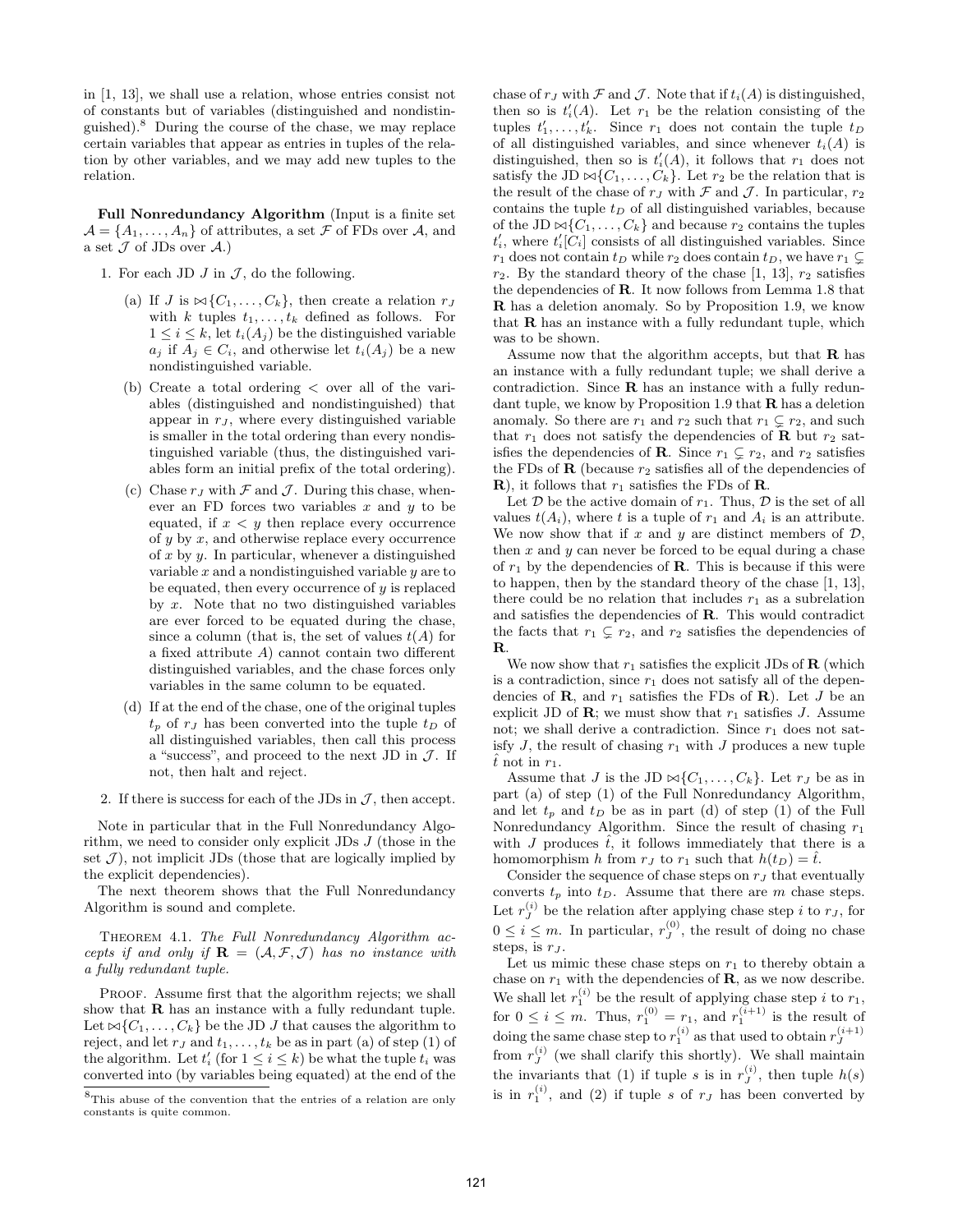chase step *i* to tuple *s'* of  $r_j^{(i)}$ , then tuple  $h(s)$  of  $r_1$  has been converted by chase step *i* to tuple  $h(s')$  of  $r_1^{(i)}$ . We now clarify how our mimicking process works.

If on chase step  $i+1$  the JD  $\bowtie \{C'_1, \ldots, C'_q\}$  is applied to the tuples  $s_1, \ldots, s_q$  of  $r_j^{(i)}$  to obtain the new tuple s that is added to  $r_j^{(i)}$  to obtain  $r_j^{(i+1)}$ , then  $r_1^{(i+1)}$  is obtained from  $r_1^{(i)}$  by adding the tuple  $h(s)$  to  $r_1^{(i)}$  (if the tuple  $h(s)$  is not already present in  $r_1^{(i)}$ ). It is straightforward to verify, using the first invariant, that this is a legal application of applying the JD  $\bowtie \{C'_1, \ldots, C'_q\}$  to the tuples  $h(s_1), \ldots, h(s_q)$  of  $r_J^{(i)}$ . If on chase step  $i+1$  an FD F converts x in  $r_J^{(i)}$  to y, we mimic this by converting  $h(x)$  in  $r_1^{(i)}$  into  $h(y)$ . As before, it is straightforward to verify, using the first invariant, that this is a legal application of the FD  $F$ . Further, it is straightforward to verify that in both cases, the invariants are maintained. Since the tuple  $t_p$  of  $r_j$  is eventually converted into  $t_D$  in the chase on  $r_J$ , it follows from the second invariant that the tuple  $h(t_p)$  of  $r_1$  is eventually converted into  $h(t_D)$  in the chase on  $r_1$  we have described that mimics the chase on  $r_J$ .

But it is not possible for a chase to convert the tuple  $h(t_p)$ of  $r_1$  into  $h(t_D)$ , since (1)  $h(t_p) \neq h(t_D)$  (because  $h(t_p)$  is in  $r_1$ , whereas  $h(t_D)$  is not in  $r_1$ , since  $h(t_D) = \hat{t}$ , and  $\hat{t}$  is not in  $r_1$ , and (2) every entry of  $h(t_p)$  and  $h(t_p)$  is a member of  $\mathcal{D}$ , and we showed that whenever  $x$  and  $y$  are distinct members of  $D$ , then  $x$  and  $y$  can never be forced to be equal during a chase of  $r_1$  by the dependencies of **R**. This contradiction completes the proof.  $\square$ 

#### 4.2 Completion of the proof of Theorem 1.13

We now complete the proof of Theorem 1.13, by making use of Theorem 4.1, which shows the soundness and completeness of the Full Nonredundancy Algorithm.

Assume first that  $(1)$  **R** is in BCNF, and  $(2)$  for every JD in  $J$ , some component is a superkey of **R**. We must show that R is in ETNF. We first show that the Full Nonredundancy Algorithm accepts. Let J be the JD  $\bowtie \{C_1, \ldots, C_k\}$ of **R**. By condition  $(2)$ , there is q such that the component  $C_q$  of J is a superkey of **R**. Let  $t_1, \ldots, t_k$  be as in part (a) of step (1) of the Full Nonredundancy Algorithm, and let  $t_D$  be as in part (d) of step (1) of the Full Nonredundancy Algorithm. In particular,  $t_q$  is the tuple corresponding to the component  $C_q$  that is a superkey. By construction,  $t_q[C_q] = t_D[C_q]$ . Applying the JD  $\bowtie \{C_1, \ldots, C_k\}$  to the tuples  $t_1, \ldots, t_k$  in the chase produces the tuple  $t_D$ . Since  $C_q$  is a superkey, and since  $t_q[C_q] = t_p[C_q]$ , the chase causes the tuple  $t_q$  to be converted into the tuple  $t_D$ . So the Full Nonredundancy Algorithm succeeds on the JD J. Since J is an arbitrary JD of R, the Full Nonredundancy Algorithm accepts, as desired. Therefore, by Theorem 4.1, we have that R has no instance with a fully redundant tuple. Further, since  $\bf{R}$  is also in BCNF, we know by Proposition 1.5 that R has no instance with a partly redundant tuple. It follows that every tuple in every instance of  **is essential.** Therefore, R is in ETNF, which was to be shown.

We now show the converse. Assume that  $\bf{R}$  is in ETNF. So in particular, R has no instance with a partly redundant tuple. Therefore, by Proposition 1.5, we know that  $\bf{R}$  is in BCNF. Let J be an explicit JD  $\bowtie \{C_1, \ldots, C_k\}$  of **R**. We must show that some  $C_i$  is a superkey.

Since  **is in ETNF, it has no instance with a fully re**dundant tuple. Therefore, by Theorem 4.1, we know that

the Full Nonredundancy Algorithm accepts when run on R. Hence, step (1) of the Full Nonredundancy Algorithm succeeds when run on J. Let  $r_j$  and  $t_1, \ldots, t_k$  be as in part (a) of step (1) of the Full Nonredundancy Algorithm, and let  $t_p$  and  $t_p$  be as in part (d) of step (1) of the Full Nonredundancy Algorithm. We now show that the corresponding component  $C_p$  of J is a superkey of **R**.

Let  $r_1$  be a relation consisting only of the two tuples  $t_p$ and  $t_D$ . Note that  $t_p$  and  $t_D$  agree precisely on the set  $C_p$  of attributes. Therefore, it follows from the standard theory of the chase [1, 13] that to show that  $C_p$  is a superkey of **R**, we need only show that during a chase of  $r_1$  with the dependencies of  $\mathbf{R}$ , the tuple  $t_p$  is eventually converted into the tuple  $t_D$ . Let h be a function defined on the distinguished and nondistinguished variables of  $r_J$ , defined as follows. First, we let  $h(x) = x$  when x is a variable in  $t_D$  (that is, a distinguished variable) or a variable in  $t_p$ . For each remaining nondistinguished variable, if  $x$  is a nondistinguished variable for the attribute  $A_i$ , let  $h(x)$  be the distinguished variable  $a_i$  for attribute  $A_i$ . It follows from the definition of h that  $h(t_p) = t_p$ , and  $h(t_i) = t_D = h(t_D)$  for  $i \neq p$ . In particular,  $h(t) \in r_1$  for each tuple t of  $r_J$ . So h is a homomorphism mapping  $r_J$  into  $r_1$ .

Then exactly as in the proof of Theorem 4.1, we can take the chase of  $r<sub>J</sub>$  that converts  $t<sub>p</sub>$  into  $t<sub>D</sub>$ , and mimic this chase in  $r_1$ , to get a chase that converts  $h(t_p)$  into  $h(t_D)$ . But  $h(t_p) = t_p$ , and  $h(t_p) = t_D$ . So this chase of  $r_1$  converts  $t_p$  into  $t_p$ . This is exactly what was to be shown.

# 5. SIMPLE SUFFICIENT CONDITION FOR ETNF

In [7], some simple conditions, which we now describe, are given that guarantee higher normal forms. It is shown in [7] that if a relation schema  $\bf{R}$  is in 3NF, and every key has only one attribute, then  $R$  is in 5NF. It is also shown that if a relation schema  $\bf{R}$  is in BCNF and some key has only one attribute, then  $\bf{R}$  is in 4NF. We now show that the conclusion of this latter result can be strengthened to say that R is in ETNF.

THEOREM 5.1. Let  $\mathbf R$  be a BCNF relation schema specified only by FDs and JDs, such that some key has only one attribute. Then R is in ETNF.

PROOF. Let A be an attribute that is a key of  $\bf{R}$ , and let J be a JD of **R**. Then A is contained in some component  $C$ of  $J$ , since the union of the components of  $J$  is the set of all attributes. Therefore, C is a superkey. It then follows from Theorem 1.13 that **R** is in ETNF.  $\Box$ 

The next example shows that we cannot strengthen Theorem 5.1 by replacing "ETNF" in the conclusion by "RFNF". EXAMPLE 5.2. Let  **be the relation schema with** 

$$
\mathcal{A} = \{A, B, C, D\},\
$$

$$
\mathcal{F} = \{A \to BCD, BC \to AD\},\
$$

 $\mathcal{J} = {\{\bowtie\}} \{ABC, CD, BD\}$ .

We shall show that  $\bf{R}$  satisfies the hypotheses of Theorem 5.1, but  $\bf{R}$  is not in RFNF.

We first show that **R** is in BCNF. Let  $X \to Y$  be a nontrivial FD of  $\bf R$ . We shall show that X is a superkey, by showing that  $X$  necessarily contains either  $A$  or  $BC$ .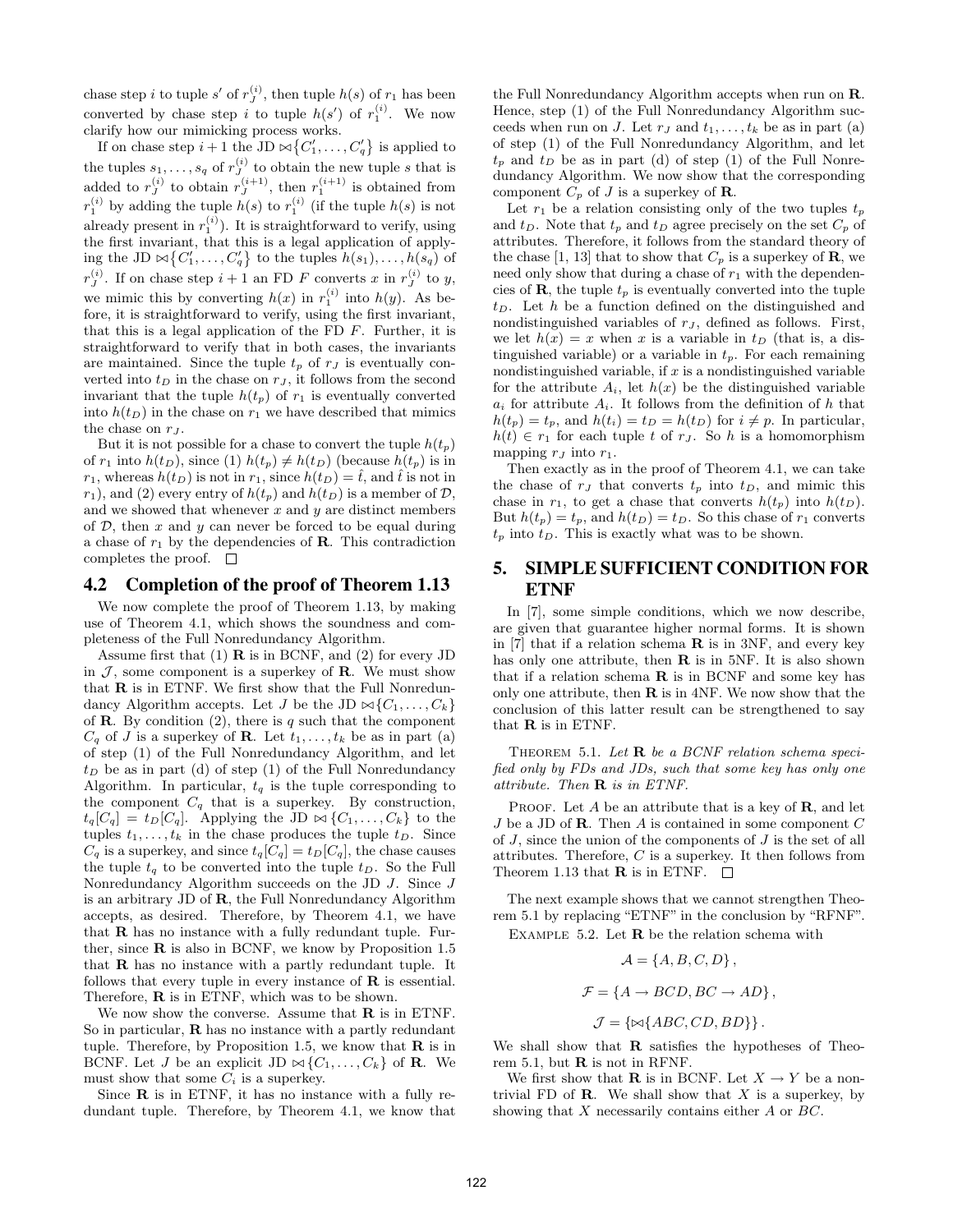If  $X$  has exactly 3 members, then either  $X$  contains  $A$ , or  $X$  is  $BCD$ . In both cases,  $X$  contains either  $A$  or  $BC$ , as desired.

Assume now that  $X$  has exactly 2 members. It is easy to see that for  $X$  not to contain either  $A$  or  $BC$ , necessarily  $X$ must be one of  $BD$  or  $CD$ . We shall show that X cannot be  $BD$ ; a symmetric argument shows that X cannot be  $CD$ . Let r be the relation with tuples  $(a, b, c, d)$  and  $(a', b, c', d)$ , where  $a \neq a'$  and  $c \neq c'$ . It is straightforward to verify that  $r$  satisfies the explicit dependencies of **R**. However,  $r$  does not satisfy any nontrivial FD with left-hand side BD. This shows that  $X$  cannot be  $BD$ , as desired.

Assume now that  $X$  has exactly one member. If  $X$  is  $A$ , we are done, so assume that  $X$  is  $B, C$ , or  $D$ . We first show that  $X$  cannot be  $B$ ; a symmetric argument shows that  $X$ cannot be C. Let r be the relation with tuples  $(a, b, c, d)$ and  $(a', b, c', d')$ , where  $a \neq a'$ ,  $c \neq c'$ , and  $d \neq d'$ . It is straightforward to verify that  $r$  satisfies the explicit dependencies of **. However,**  $r$  **does not satisfy any nontrivial**  $FD$ with left-hand side  $B$ . This shows that  $X$  cannot be  $B$ , as desired. Now consider the case where  $X$  is  $D$ . Here we let  $r$ be the relation with tuples  $(a, b, c, d)$  and  $(a', b', c', d)$ , where  $a \neq a', b \neq b'$ , and  $c \neq c'$ . It is straightforward to verify that  $r$  satisfies the explicit dependencies of **R**. However,  $r$  does not satisfy any nontrivial FD with left-hand side D. This shows that  $X$  cannot be  $D$ , as desired.

Assume now that  $X$  is the empty set. We can assume without loss of generality that the right-hand side  $Y$  is a singleton. If this singleton is B, so that  $\emptyset \to B$  is an implicit FD, then so is  $C \rightarrow B$ , whereas we showed that there is no nontrivial implicit  $FD$  with  $C$  as the left-hand side. If this singleton is not B, then  $B \to Y$  is a nontrivial implicit FD, whereas we showed that there is no nontrivial implicit FD with  $B$  as the left-hand side. This concludes the proof that R is in BCNF.

So R satisfies the hypotheses of Theorem 5.1. We conclude this example by showing that  $\bf{R}$  is not in RFNF. Let J be the JD  $\bowtie$ {ABC, CD, BD} of **R**. From what we have shown, it follows that the only component of J that is a superkey is  $ABC$ . So D is an attribute of **R** that is not in any component of J that is a superkey. This shows that J is not in the syntactically defined normal form KCNF of Definition 1.18. So by Theorem 1.19, it follows that  $\bf{R}$  is not in RFNF, which was to be shown.  $\Box$ 

## 6. RELATIONSHIPS BETWEEN NORMAL FORMS

In this section, we prove the following theorem, which gives the relationships among the normal forms. As we noted in Section 1.2, parts of this theorem were already known, but we are including proofs of those parts to help make this paper more self-contained.

THEOREM 6.1.  $5NF \Rightarrow SKNF \Rightarrow RFNF \Rightarrow ETNF \Rightarrow$ 4NF. None of the reverse implications hold.

PROOF.  $5NF \Rightarrow SKNF$ : Assume that **R** is in 5NF. We now show that **R** is in SKNF. Let  $\bowtie \{C_1, \ldots, C_k\}$  be an irreducible JD of **R**; we must show that every  $C_i$  is a superkey of R.

Since  $\bf{R}$  is in 5NF, every JD of  $\bf{R}$  is logically implied by the keys, and so by Proposition 2.4, the Membership Algorithm accepts for the set A of attributes, the JD  $\bowtie \{C_1, \ldots, C_k\},$ 

and the set  $\{K_1, \ldots, K_r\}$  of keys of **R**. Let  $C_{i_1}, \ldots, C_{i_s}$ be the components of the JD  $\bowtie$  { $C_1, \ldots, C_k$ } that, during the course of running the Membership Algorithm, were removed from  $S$  and eventually unioned together to obtain  $A$ as a final member of S. Then each of  $C_{i_1}, \ldots, C_{i_s}$  is a superkey, as we see from the specifications of the Membership Algorithm. Now  $\bowtie \{C_{i_1}, \ldots, C_{i_s}\}$  is a JD of the schema **R**, since it is logically implied by the keys (because the Membership Algorithm accepts for the set  $A$  of attributes, the  $JD \bowtie \{C_{i_1}, \ldots, C_{i_s}\}\$ , and the set  $\{K_1, \ldots, K_r\}$  of keys of **R**), Therefore, since  $\bowtie$  { $C_1, \ldots, C_k$ } is an irreducible JD of **R** necessarily every  $C_i$  (for  $1 \leq i \leq k$ ) is a member of  $\{C_{i_1},\ldots,C_{i_s}\}.$  Since each of  $C_{i_1},\ldots,C_{i_s}$  is a superkey, it follows that each of  $C_1, \ldots, C_k$  is a superkey. Hence, **R** is in SKNF, as desired.

 $SKNF \Rightarrow RFNF$ : Assume that R is in SKNF. To show that  $\bf{R}$  is in RFNF, we must show (by Theorem 1.19) that  $\bf{R}$ is in KCNF. We first show that  **is in BCNF. Assume that** R is not in BCNF; we shall show that R is not in SKNF, which is a contradiction. Since  $R$  is not in BCNF, there is an explicit or implicit FD  $X \to A$  of **R** that is not implied by the keys, and so  $X$  is not a superkey of  $\mathbb{R}$ . Without loss of generality, we can assume that  $A$  is a single attribute. Let  $Y$ be the set of attributes not in  $X \cup \{A\}$ . Now Y is nonempty, since X is not a superkey. Since  $X \to A$  is an FD of **R**, we know that  $\bowtie$ {*XA,XY*} is a JD of **R** (by Heath's Theorem [11]). This JD is irreducible, since if it were reducible, then either  $\bowtie$ {XA} or  $\bowtie$ {XY} would be an explicit or implicit JD; however, neither is a valid JD, since neither contains all of the attributes  $(XA \text{ does not contain the attributes of } Y,$ and  $XY$  does not contain the attribute  $A$ ). Now  $XA$  is not a superkey of  $\mathbf R$ , since if it were, then X would be a superkey of **R**, because  $X \to A$  is an FD of **R**. So  $\bowtie$  {XA, XY} is an irreducible JD of  $\bf{R}$  where the component  $XA$  is not a superkey of **. Hence,**  $**R**$  **is not in SKNF, as desired. This** completes the proof that  $\bf{R}$  is in BCNF.

Let  $J$  be an arbitrary JD of  $\bf{R}$ . To complete the proof that R is in KCNF (and hence RFNF), we must show that the union of the components of  $J$  that are superkeys includes every attribute of R. It is easy to see that there is an irreducible JD  $J'$  of **R** such that every component of  $J'$  is a component of  $J$  ( $J'$  could be an explicit or implicit JD of **R**, and  $J'$  could be  $J$  itself). Since  $J'$  is a JD of **R**, it follows by definition of SKNF that every component of  $J'$  is a superkey. Hence, the union of the components of  $J'$  that are superkeys includes every attribute of R. Since every component of  $J'$  is a component of  $J$ , it follows that the union of the components of  $J$  that are superkeys includes every attribute of R. This was to be shown.

**RFNF**  $\Rightarrow$  **ETNF**: Assume that **R** is in RFNF. So by Theorem 1.19, it follows that  $\bf{R}$  is in KCNF. Therefore  $\bf{R}$ is in BCNF. Hence, by Theorem 1.13, to show that  $\bf{R}$  is in ETNF, we need only show that some component of every explicit JD of  $\bf{R}$  is a superkey. Let J be an explicit JD of  $\bf{R}$ . Since  **is in KCNF, the union of the components of**  $J$  **that** are superkeys includes every attribute of R. In particular, some component of J is a superkey. This was to be shown.

ETNF  $\Rightarrow$  4NF: Assume that **R** is in ETNF. Let  $X \rightarrow \rightarrow$  $Y|Z$  be a nontrivial MVD of **R**. As we discussed earlier, we can assume without loss of generality that  $X, Y$  and  $Z$  are pairwise disjoint (and have union the set of all attributes), and  $Y$  and  $Z$  are nonempty. It is sufficient to show that  $X$  is a superkey, since then the keys of  $\bf{R}$  logically imply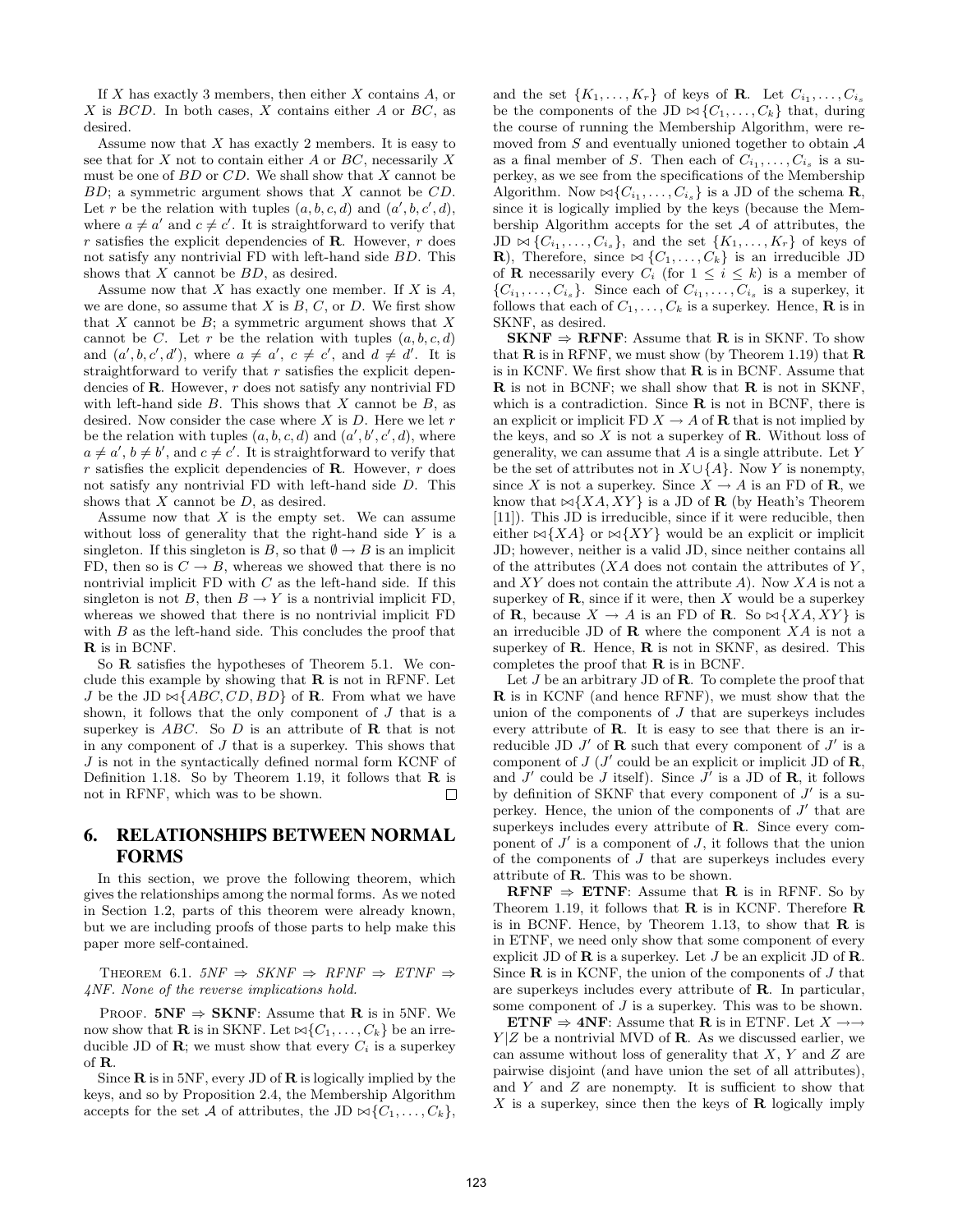$X \rightarrow Y|Z$ .

The MVD  $X \rightarrow Y|Z$  is logically equivalent to the JD  $\bowtie$ {*XY, XZ*}. Let  $t_1$  be a tuple with a distinguished variable for each member of  $XY$ , and a new nondistinguished variable for each attribute in  $Z$ . Similarly, let  $t_2$  be a tuple with a distinguished variable for each member of  $XZ$ , and a new nondistinguished variable for each attribute in  $Y$ . Let  $r$  be the relation consisting of the tuples  $t_1$  and  $t_2$ . Since the JD  $\bowtie$ {*XY, XZ*} is one of the JDs of **R**, we can assume without loss of generality that it is one of the explicit JDs of  $\bf{R}$  (we can add it in if needed to the explicit JDs). Since there is a success when step (1) of the Full Nonredundancy Algorithm is applied to the JD  $\bowtie$ {*XY, XZ*}, we know that at the end of the chase, either  $t_1$  or  $t_2$  has been converted into the tuple  $t_D$  of all distinguished variables. Assume without loss of generality that  $t_1$  has been converted into the tuple  $t_D$  of all distinguished variables. It follows from the standard theory of the chase [1, 13] that this implies that the FD  $X \to Z$ is an explicit or implicit FD of the relation schema. Since R is in BCNF (because it is in ETNF), it follows that this FD  $X \to Z$  is logically implied by the keys. But then, by Proposition 2.1, it follows that  $X$  is a superkey, as desired.

This completes the proof of the implications. We now show that none of the reverse implications hold.

**SKNF**  $\neq$  5NF: Let R be the relation schema with

$$
\mathcal{A} = \{A, B, C\}\,,
$$
  

$$
\mathcal{F} = \{AB \to C, AC \to B, BC \to A\}\,,
$$
  

$$
\mathcal{J} = \{\bowtie\{AB, AC, BC\}\}\,.
$$

We shall show that  $\bf{R}$  is in SKNF but not 5NF.

We first show that **R** is in SKNF. Let  $\bowtie$  { $C_1, \ldots, C_k$ } be an irreducible JD of **R** where some  $C_i$  (say  $C_1$ , without loss of generality) is not a superkey of  $\mathbf{R}$ ; we shall derive a contradiction. Since  $C_1$  is not a superkey of  $\mathbf{R}$ , and since  $C_1 \neq \emptyset$  (because the JD is irreducible), we see (by looking at  $\mathcal{F}$ ) that  $C_1$  is a singleton, say A (without loss of generality). The only possibilities for this JD are either  $\bowtie$  {A, B, C} or  $\bowtie$ {A, BC}. Since  $\bowtie$ {A, B, C} logically implies  $\bowtie$ {A, BC}, we need only show that  $\bowtie$ {A, BC} is not an implicit JD of **R** to derive our desired contradiction. Let  $t_1$  be the tuple  $(a_1, b_1, c_1)$  and let  $t_2$  be the tuple  $(a_2, b_2, c_2)$ , where  $a_1 \neq a_2$ ,  $b_1 \neq b_2$ , and  $c_1 \neq c_2$ . Let r be the relation consisting of the two tuples  $t_1$  and  $t_2$ . It is straightforward to verify that r satisfies the dependencies in  $\mathcal F$  and  $\mathcal J$ . However, r does not satisfy the JD  $\bowtie$ {A, BC}, since  $(a_1, b_2, c_2)$  is not a tuple of r. So  $\bowtie$ {A, BC} is not an implicit JD of **R**, as desired.

We have shown that  $\bf{R}$  is in SKNF. We now show that R is not in 5NF. We begin by showing that the only keys of  **are the doubletons**  $AB$ **,**  $AC$ **, and**  $BC$ **. We need only** show that none of the singletons  $A, B$ , or  $C$  is a superkey (this implies also that the empty set is not a superkey). By symmetry in the roles of  $A, B$ , and  $C$ , we need only show that A is not a superkey. Let  $t_1$  be the tuple  $(a, b_1, c_1)$  and let  $t_2$  be the tuple  $(a, b_2, c_2)$ , where  $b_1 \neq b_2$  and  $c_1 \neq c_2$ . Let r be the relation consisting of the two tuples  $t_1$  and  $t_2$ . It is straightforward to verify that  $\bf{R}$  satisfies the dependencies in F and J. However, r does not satisfy the FD  $A \rightarrow B$ . It follows that  $A \to B$  is not an FD of **R**, so A is not a superkey, as desired.

To show that  $\bf{R}$  is not in 5NF, we need only show that the JD  $\bowtie$ {AB, AC, BC} of **R** is not logically implied by the keys of  $\bf R$ . We have already shown that the only keys of  $\bf R$ are AB, AC, and BC, so we need only show that the JD  $\bowtie$ {AB, AC, BC} of **R** is not logically implied by the FDs  $AB \to C$ ,  $AC \to B$ , and  $BC \to A$ . Let r be the relation consisting of the three tuples  $(a, b, c_1), (a, b_1, c), (a_1, b, c)$ , where  $a \neq a_1, b \neq b_1$ , and  $c \neq c_1$ . Clearly r satisfies the FDs  $AB \rightarrow C$ ,  $AC \rightarrow B$ , and  $BC \rightarrow A$ . However, since r does not contain the tuple  $(a, b, c)$ , it follows that r does not satisfy the JD  $\bowtie$ {AB, AC, BC}. Hence, this JD is not logically implied by the FDs  $AB \to C$ ,  $AC \to B$ , and  $BC \to A$ , as desired.

RFNF  $\#$  SKNF: Let R be the relation schema with

 $\mathcal{S} = \{S, P, J\},\,$ 

$$
\mathcal{F} = \{SP \to J, PJ \to S\},\
$$

$$
\mathcal{J} = \{\bowtie\{SP, PJ, JS\}\}.
$$

We shall show that  **is in RFNF but not SKNF.** 

We first show that  $R$  is in RFNF. By Theorem 1.19, we need only show that  $\bf{R}$  is in KCNF. We first show that  $\bf{R}$  is in BCNF. It is easy to see that to show this, we need only show that if  $X \to Y$  is a nontrivial implicit FD of **R**, then  $X$  is not a singleton (this implies also that  $X$  cannot be the empty set). We now show that X cannot be  $\{S\}$ ; similar arguments show that X cannot be either  $\{P\}$  or  $\{J\}$ . The relation that consists of the tuples  $(s, p, j)$  and  $(s, p_1, j_1)$  with  $p \neq p_1$  and  $j \neq j_1$  satisfies the dependencies of **R**, but does not satisfy either of the FDs  $S \to P$  or  $S \to J$ . So indeed, X cannot be  $\{S\}$ . This completes the proof that **R** is in BCNF.

We now show that there are no nontrivial implicit JDs of R. We need only show that there are no nontrivial irreducible implicit JDs of **R**. Let  $K$  be a nontrivial irreducible implicit JD of  $\mathbf R$  (we use K instead of J, since J is being used as an attribute). The only candidate for  $K$  with no doubleton component is  $\bowtie$  {S, P, J}. The only candidates for K with one doubleton component are  $\bowtie$  {SP, J},  $\bowtie$ {SJ, P} and  $\bowtie$ {PJ, S}. The only candidates for K with two doubleton components are  $\bowtie$ {SP, PJ},  $\bowtie$ {SJ, PJ} and  $\bowtie$  {SP, SJ}. We shall show that none of the three candidates with two doubleton components are an implicit JD of R. This implies that none of the other four candidates are implicit JDs of R, since each of the other four candidates implies one of the candidates with two doubleton components (for example,  $\bowtie$ {SP, J} implies  $\bowtie$ {SP, PJ}). We now show that  $\bowtie$ {SP, PJ} is not an implicit JD of **R**; symmetric arguments show that neither of the other two candidates with two doubleton components are implicit JDs of R. The relation that consists of the tuples  $(s, p, i)$  and  $(s_1, p, i_1)$  with  $s \neq s_1$  and  $j \neq j_1$  satisfies the dependencies of **R**, but does not satisfy  $\bowtie$ {SP, PJ}, so indeed  $\bowtie$ {SP, PJ} is not an implicit JD of R. Hence, there are no nontrivial implicit JDs of **R**, but only the explicit JD  $\bowtie$  {SP, PJ, JS}. Since SP and  $PJ$  are superkeys, the union of the components of this JD that are superkeys includes every attribute of R. So R is in KCNF, as desired.

We now show that  **is not in SKNF. It follows from what** we have shown that  $\bowtie$  {SP, PJ, JS} is irreducible, and so we need only show that  $JS$  is not a superkey of **R**. The fact that  $JS$  is not a superkey of **R** follows from the fact that the relation that consists of the tuples  $(s, p, j)$  and  $(s, p_1, j)$ with  $p \neq p_1$  satisfies the dependencies of **R**, but not the FD  $JS \rightarrow P.$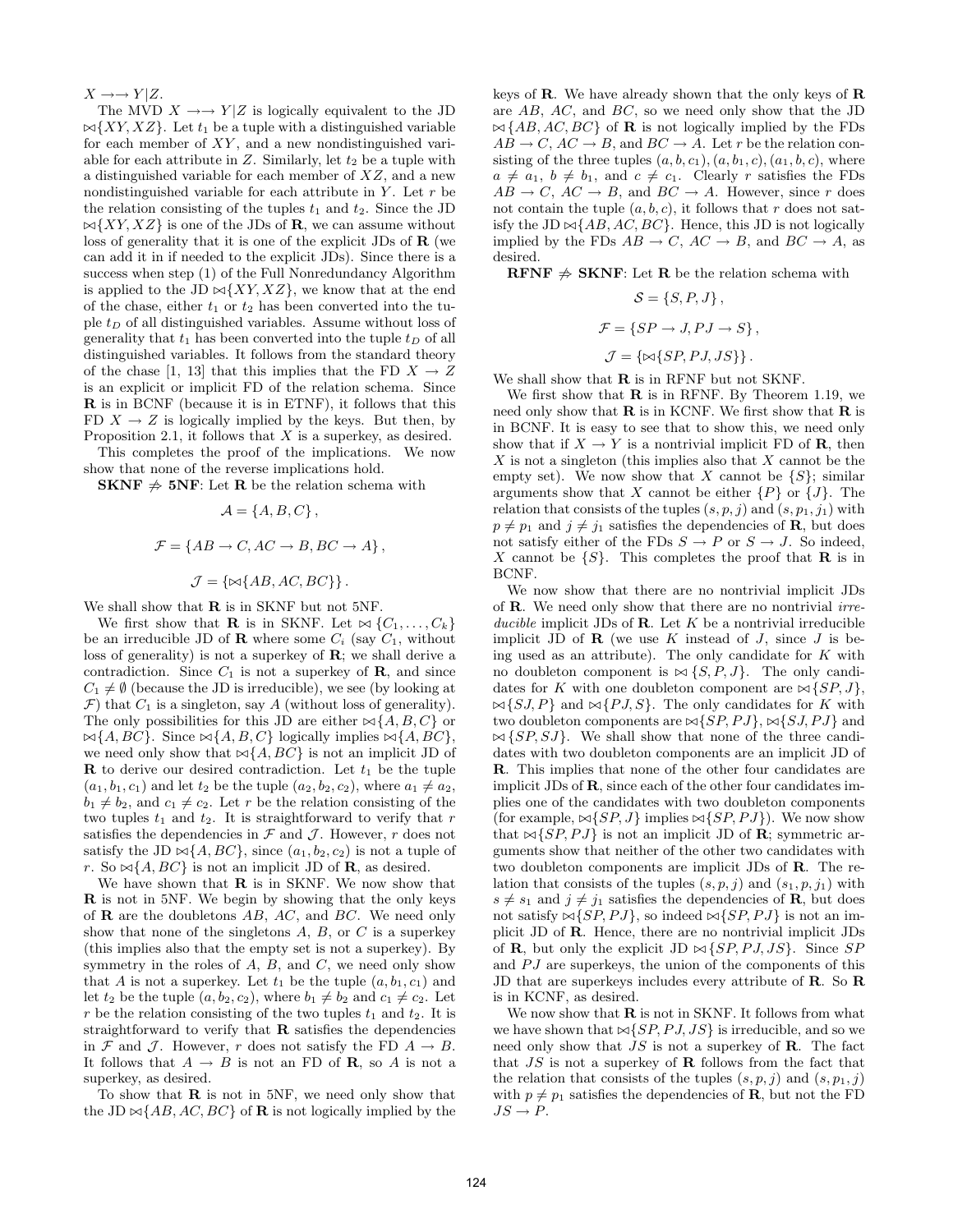**ETNF**  $\neq$  **RFNF**: The alert reader will observe that this was already demonstrated by the relation schema of Example 5.2, which we showed satisfies the hypotheses of Theorem 5.1 (and hence, by Theorem 5.1, is in ETNF), but which we showed in Example 5.2 is not in RFNF.

Since we promised in Section 1.1 that we would show that the relation schema  $\mathbb{R}'$  in Example 1.2 is another relation schema in ETNF but not RFNF, we now do so.

Let  $\mathbf{R}'$  be this relation schema. Thus,  $\mathbf{R}'$  is the relation schema with

$$
S = \{S, P, J\},\
$$

$$
\mathcal{F} = \{SP \rightarrow J\},\
$$

$$
\mathcal{J} = \{\bowtie\{SP, PJ, JS\}\}.
$$

We shall show that  $\mathbb{R}'$  is in ETNF but not RFNF.

We first show that  $\mathbf{R}'$  is in ETNF. We begin by showing that  $\mathbb{R}'$  is in BCNF. To prove this, we need only show that there are no nontrivial implicit  $FDS$  of  $\mathbb{R}'$  (so that the only FD is the explicit FD  $SP \rightarrow J$ ). Since  $SP$  is a key, this will show that  $\overline{\mathbb{R}}'$  is in BCNF. The only FDs with a doubleton left-hand side that we need to consider (that is, to show are not implicit FDs) are  $PJ \to S$  and  $JS \to P$ . In addition, we then need only consider the FDs  $S \to J$  and  $P \to J$ , since the other nontrivial FDs (such as  $S \to P$ ) logically imply one of the FDs  $PJ \to S$  and  $JS \to P$ . Thus, to show that  $\mathbb{R}'$  is in BCNF, we need only show that none of the FDs  $PJ \rightarrow S$ ,  $JS \to P$ ,  $S \to J$ , and  $P \to J$  are FDs of  $\mathbb{R}'$ . Therefore, by symmetry in the roles of  $S$  and  $P$ , we need only show that neither of the FDs  $PJ \to S$  and  $S \to J$  are FDs of **R'**. Now  $PJ \rightarrow S$  is not an FD of  $\mathbb{R}'$ , since the relation consisting of the tuples  $(s, p, j)$  and  $(s_1, p, j)$ , where  $s \neq s_1$ , satisfies the dependencies of  $\mathbb{R}'$  but not the FD  $PJ \to S$ . And  $S \to J$  is not an FD of  $\mathbb{R}'$ , since the relation consisting of the tuples  $(s, p, j)$  and  $(s, p_1, j_1)$ , where  $p \neq p_1$  and  $j \neq j_1$ , satisfies the dependencies of  $\mathbb{R}^{\prime}$  but not the FD  $S \rightarrow J$ . This completes the proof that  $\mathbb{R}'$  is in BCNF. Hence, by Proposition 1.5,  $\mathbb{R}^{\prime}$  has no instance with a partly redundant tuple.

We now show that  $\mathbb{R}'$  has no instance with a fully redundant tuple, which completes the proof that  $\mathbb{R}'$  is in ETNF. By Theorem 4.1, we need only show that the Full Nonredundancy Algorithm accepts. Let K be the JD  $\bowtie$  {SP, PJ, JS}, let  $t_1$  be the tuple  $(s, p, j_1)$ , let  $t_2$  be the tuple  $(s, p_1, j)$ , and let  $t_3$  be the tuple  $(s_1, p, j)$ , where s, p, and j are distinguished variables, and where  $s_1$ ,  $p_1$ , and  $j_1$  are new nondistinguished variables. Then  $r_K$  (which plays the role of  $r_J$  in part (a) of step (1) of the Full Nonredundancy Algorithm) is the relation with tuples  $t_1$ ,  $t_2$ , and  $t_3$ . When we chase  $r_K$ with K, we obtain the tuple  $t_D = (s, p, j)$  of all distinguished variables. When we then chase with the FD  $SP \rightarrow J$ , the tuple  $t_1$  is converted to the tuple  $t_D$ . So the Full Nonredundancy Algorithm accepts, as desired.

We have shown that  $\mathbf{R}'$  is in ETNF. We now show that  $\mathbf{R}'$ is not in RFNF. By Theorem 1.19, we need only show that  $\mathbb{R}^{\prime}$  is not in KCNF. Again, let J be the JD  $\bowtie$ {SP, PJ, JS} of  $\mathbb{R}'$ . To show that  $\mathbb{R}$  is not in KCNF, we need only show that neither PJ nor JS is a superkey of  $\mathbb{R}'$ . But we already noted that neither  $PJ \to S$  nor  $JS \to P$  are FDs of **R'**. So indeed,  $\mathbf{R}'$  is not in KCNF.

 $4NF \nless \text{ETNF: Let } R'$  be the relation schema with

$$
\mathcal{A} = \{A, B, C\},\
$$

$$
\mathcal{F} = \emptyset,
$$

$$
\mathcal{J} = \{ \bowtie \{AB, AC, BC\} \}.
$$

We shall show that  $\mathbb{R}'$  is in 4NF but not ETNF.

It was shown in [9] that  $\mathbb{R}'$  is in 4NF but not 5NF. Furthermore,  $\mathbf{R}'$  is not in ETNF, since the Full Nonredundancy Algorithm rejects  $\mathbf{R}'$  (because there are no FDs to equate variables). This concludes the proof.  $\Box$ 

## 7. CONCLUSIONS

We have introduced a new normal form, called *essential* tuple normal form (ETNF), which is between 4NF and 5NF. We argue that if the goal of the database designer is to prevent redundant tuples, then contrary to common belief, 5NF is not needed, but instead ETNF is what is called for. ETNF is defined semantically, in terms of lack of redundancy of tuples. We prove a syntactic characterization of ETNF, which says that a relation schema is in ETNF if and only if it is in BCNF and some component of every JD is a superkey. Interestingly, this syntactic characterization is very similar to that of two other intermediate normal forms. The first such normal form arose as an erroneous definition in various textbooks (including [6]) of 5NF; the normal form given by this erroneous definition of 5NF is called superkey normal form (SKNF) by Normann [14] and 5NFR by Vincent [18]. It says that every component of every irreducible JD is a superkey. Our syntactic characterization of ETNF is also similar to the syntactic characterization of a normal form due to Vincent [17] called redundancy-free normal form (RFNF), that captures an even stronger notion of lack of redundancy than what ETNF captures. This syntactic characterization of RFNF says that a relation schema is in RFNF if and only if it is in BCNF and for every JD  $J$  of  $\bf{R}$ , the union of the components of J that are superkeys includes every attribute of **R**. We show that  $5NF \Rightarrow SKNF \Rightarrow RFNF \Rightarrow ETNF \Rightarrow$ 4NF, and that none of the reverse implications hold.

We also give a simple sufficient condition for ETNF. Specifically, we show that if a relation schema  $\bf{R}$  is in BCNF and some key has only one attribute, then  $\bf{R}$  is in ETNF. This is nice, because it gives a simple, natural condition involving FDs only (that is, not involving JDs) that guarantees ETNF. We show that this condition is not strong enough to guarantee RFNF.

#### Acknowledgments

The authors are grateful to Marcelo Arenas, Leonid Libkin, and Millist Vincent for valuable discussions. We also thank Ragnar Normann for some helpful comments.

#### 8. REFERENCES

- [1] A. V. Aho, C. Beeri, and J. D. Ullman. The theory of joins in relational databases. ACM Transactions on Database Systems (TODS), 4(3):297–314, 1979.
- [2] M. Arenas and L. Libkin. An information-theoretic approach to normal forms for relational and XML data. Journal of the Association for Computing Machinery (JACM), 52(2):246–283, 2005.
- [3] E. F. Codd. Further normalization of the database relational model. In R. Rustin, editor, Courant Computer Science Symposium, volume 6 - Data Base Systems, pages 33–64. Prentice-Hall, 1972.
- [4] E. F. Codd. Recent investigations in relational data base systems. In Proc. IFIP Congress 74, pages 1017–1021. North-Holland, 1974.